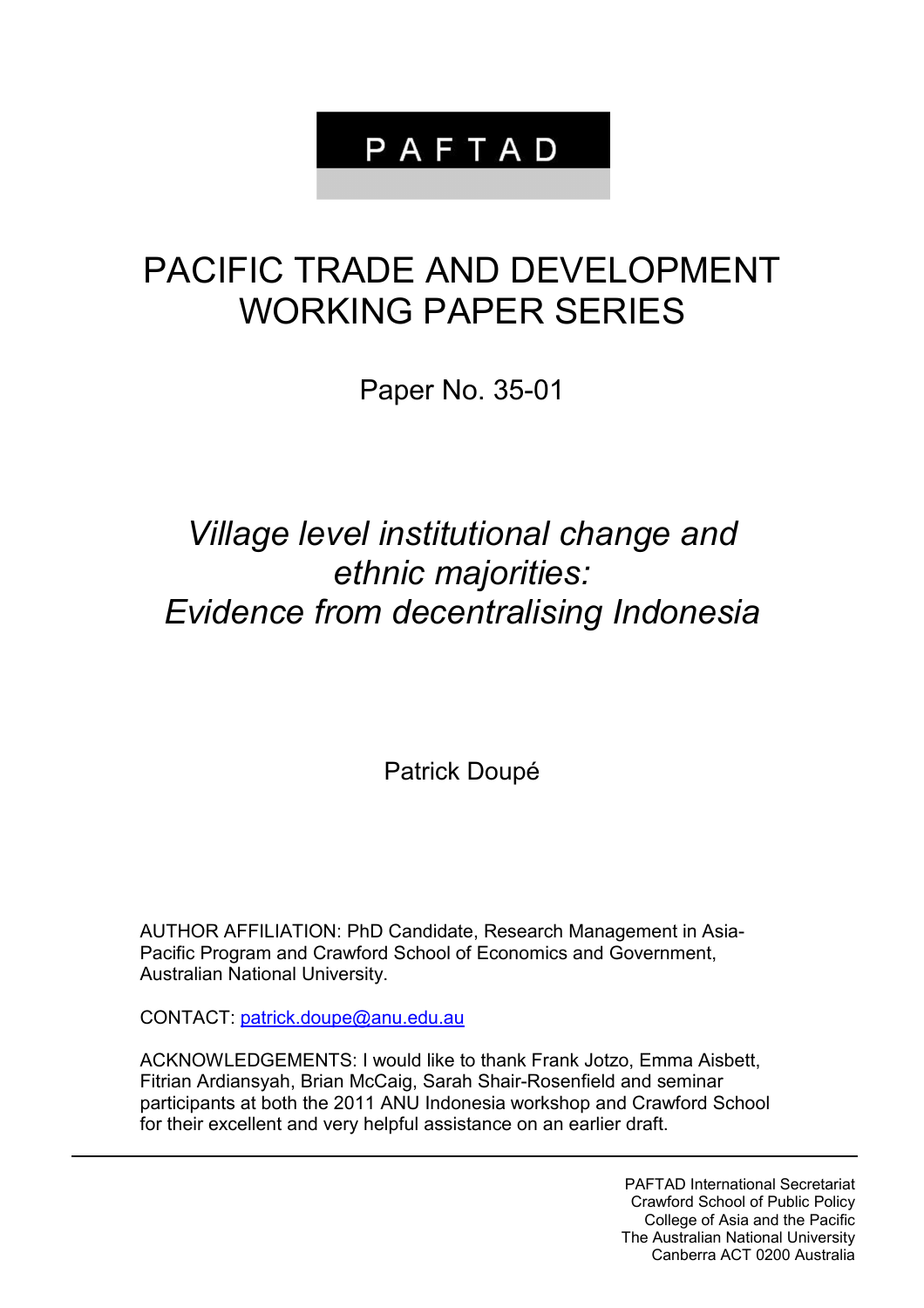## Village level institutional change and ethnic majorities: evidence from decentralising Indonesia

Patrick Doupé<sup>∗</sup>

September 2012

#### **Abstract**

This paper studies the variation in village head selection rules across Indonesia using panel data over 1997–2007. The selection of village heads is often thought of as being determined by national level legislation, with elections in villages located in *kabupaten* and directly appointed village heads for villages within *kota*. However, existing legislation allows a degree of autonomy by villages to determine their own village's institutional structure. I find that a larger majority of an ethnic group within Indonesian villages is associated with having elected village heads. Further, evidence is found that the changing composition of governments at the district level, as well as changes in village level ethnic majority size is associated with village level institutional change. I argue that the results provide valuable empirical evidence into constitutional change and further evidence on the role of ethnicity in political economy.

**Keywords:** Constitutional political economy, Indonesia, ethnicity, new institutional economics

<sup>∗</sup>patrick.doupe@anu.edu.au

Research Management in Asia-Pacific Program and Crawford School of Public Policy, Australian National University. Coombs Building, ANU 0200 ACT Australia.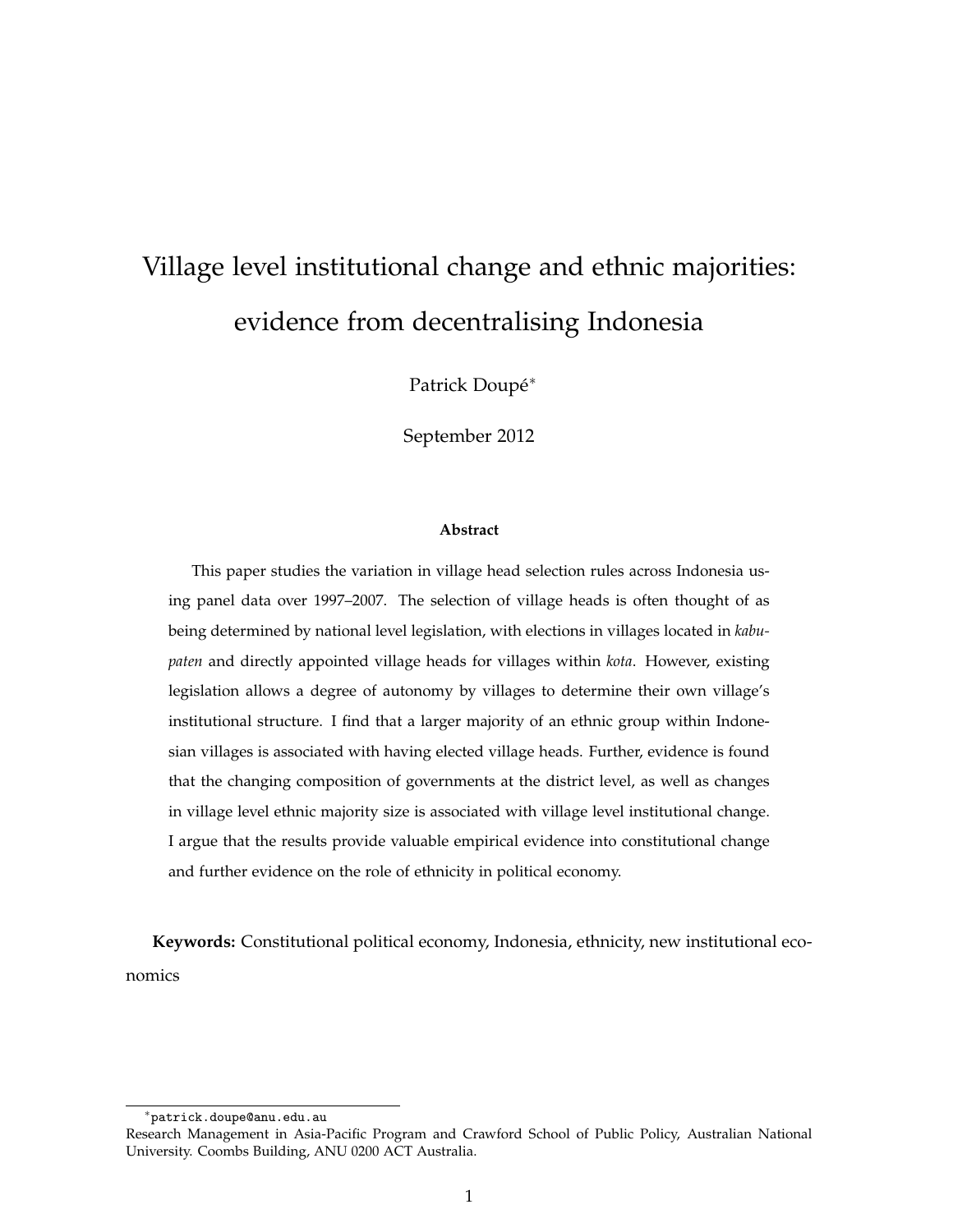### **1 Introduction**

'*Although formal rules may change overnight as the result of political or judicial decisions, informal constraints embodied in customs, traditions, and codes of conduct are much more impervious to deliberate policies.*' (North 1990, p. 6).

The structure of sub-national governments is shaped by two competing forces. Rules can be imposed from 'above' by governments at higher levels and these rules can quickly change at the stroke of a pen. These rules will constrain both the type of institutions sub-national governments have as well as the ability of sub-national governments to change form. On the other hand, potential new sub-national institutional forms will also be motivated by 'customs, traditions and codes of conduct', which move much more slowly. I refer to these constraints as constraints from 'below'. In this paper, I investigate the importance of these two sides for both realised institutional form and institutional change. I take Indonesian villages over the period 1997-2007 as the units of analysis and the rules for which they select their village head as the institutional form. National laws form the constraints from above and village-level ethnic composition is used to capture constraints from below.

Indonesian village types are demarcated by the type of district in which they are a part (see Figure 1). There are two types of district in Indonesia: *kabupaten* and *kota*.<sup>1</sup> Kabupaten are predominately (although not always<sup>2</sup>) rural, and kota are predominately urban. Villages that are within kabupaten are called *desa*, and are presumed to have elections. Villages within kota are called *kelurahan* and presumed to have village heads that are appointed at the kota or *kecamatan* (sub-district) level. Kelaruhan and desa have the same rank in the Indonesian government system. I refer to these collectively as villages.

<sup>&</sup>lt;sup>1</sup>In English, *kabupaten* is occasionally translated as a regency, and kota as a municipality. Throughout this paper I will use the Indonesian names, and 'districts' when talking about both kabupaten and kota.

 $^{2}$ Indeed, the urban/rural classification is based upon census data as administered by Statistics Indonesia (hereafter BPS, *Badan Pusut Statstik*), which has led to a distinction between institutions and geography since 1961 (Evans 1984).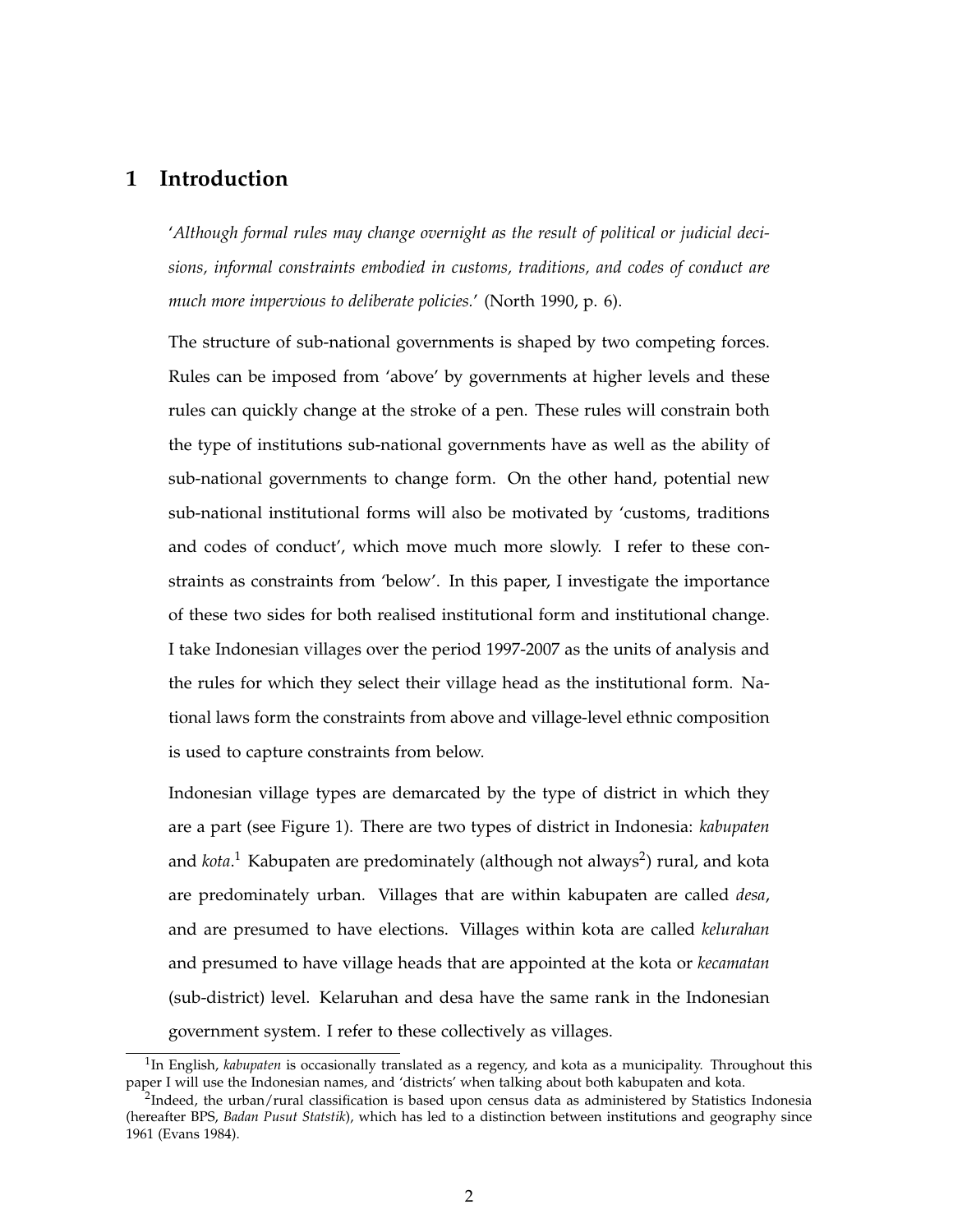Villages are the lowest level of government in Indonesia, but they have increasing importance in the delivery of public goods and services. Currently the village government can generate local legislation, and plays the major role in conflict resolution within the country (McLaughlin and Perdana 2010). There are also a number of higher level government programmes that deliver resources directly to villages or to village designed projects through a local government (district or kecamatan) level. These include the Kecamatan Development Program (Olken 2010) and the national program of community self-empowerment (PNPM-Mandiri 2012). Village are now also connected to global initiatives like the  $REDD+^3$  initiative (FORDA 2012).

Figure 1: Administrative divisions of Indonesia. This paper focuses on the bottom layer of wards and rural villages. Throughout this analysis, I refer to these jointly as 'villages'.



With exceptions (Antlöv 2003), it is commonly presumed that the demarcation of elections in desa and appointments in kelurahan still exists (Bandiera and Levy 2011). I find evidence that challenges this presumption. Table 1 shows that both kabupaten and kota have villages with and without elections, rejecting the

<sup>&</sup>lt;sup>3</sup>Reducing Emissions from Deforestation and forest Degradation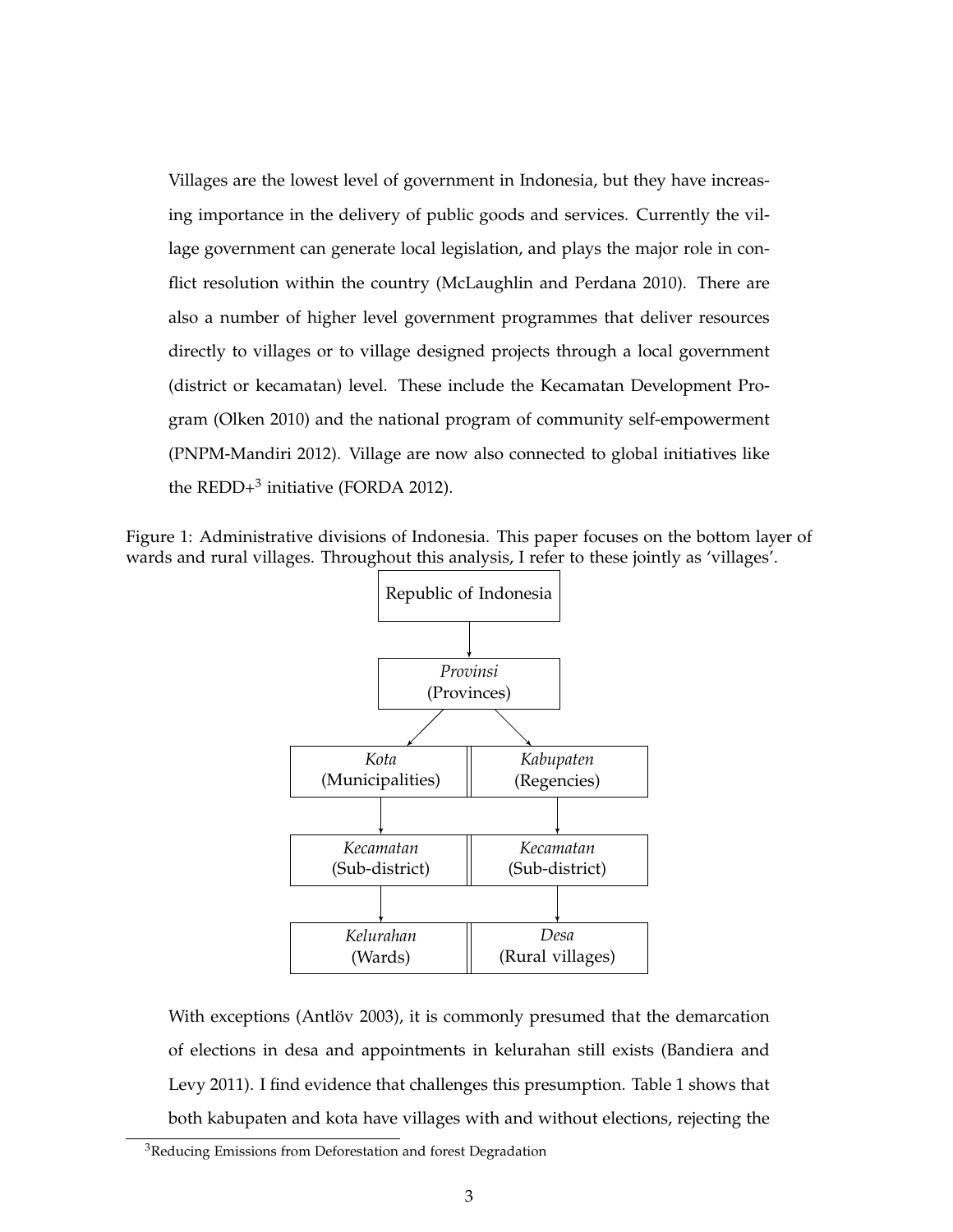presumption of a clear split along jurisdictional lines.

Table 1: The form of village head selection mechanism across types of district amongst our sample of Indonesian villages in 1997–2007. *Data*: RAND Corporation 2012

|               |     | Kota Kabupaten | Total |
|---------------|-----|----------------|-------|
| Non elections | 202 | 117            | 319   |
| Elections     | 12  | 259            | 271   |
| Total         | 214 | 259            | 590   |

Additionally, there is evidence in this sample that some villages have changed from having an elections village head to not having elections, and vice-versa, over 1997-2007. Table 2 shows the change in villages who had elected village heads in both 1997 (columns) and 2007 (in rows). Out of 127 villages that selected their village heads with elections in 1997, 41 had changed by 2007. In this paper, I investigate the variation in Tables 1 and 2.

Table 2: The change of village head selection mechanism across Indonesian villages between 1997 and 2007. *Data*: RAND Corporation 2012

|      |             | 1997                |     |       |
|------|-------------|---------------------|-----|-------|
|      |             | Not Elected Elected |     | Total |
|      | Not Elected | 87                  | 41  | 128   |
| 2007 | Elected     | 90                  | 86  | 176   |
|      | Total       | 177                 | 127 | 304   |

I find that villages with larger ethnic majorities are more likely to directly elect their village leaders. This is after controlling for variables that were previously believed to explain elections from above. Further, I investigate whether a village changes their institutional structure over the 1997–2007 period as per Table 2. The results differ depending on the institutional form in the base year. Diminished majorities are negatively correlated with moving from elected to non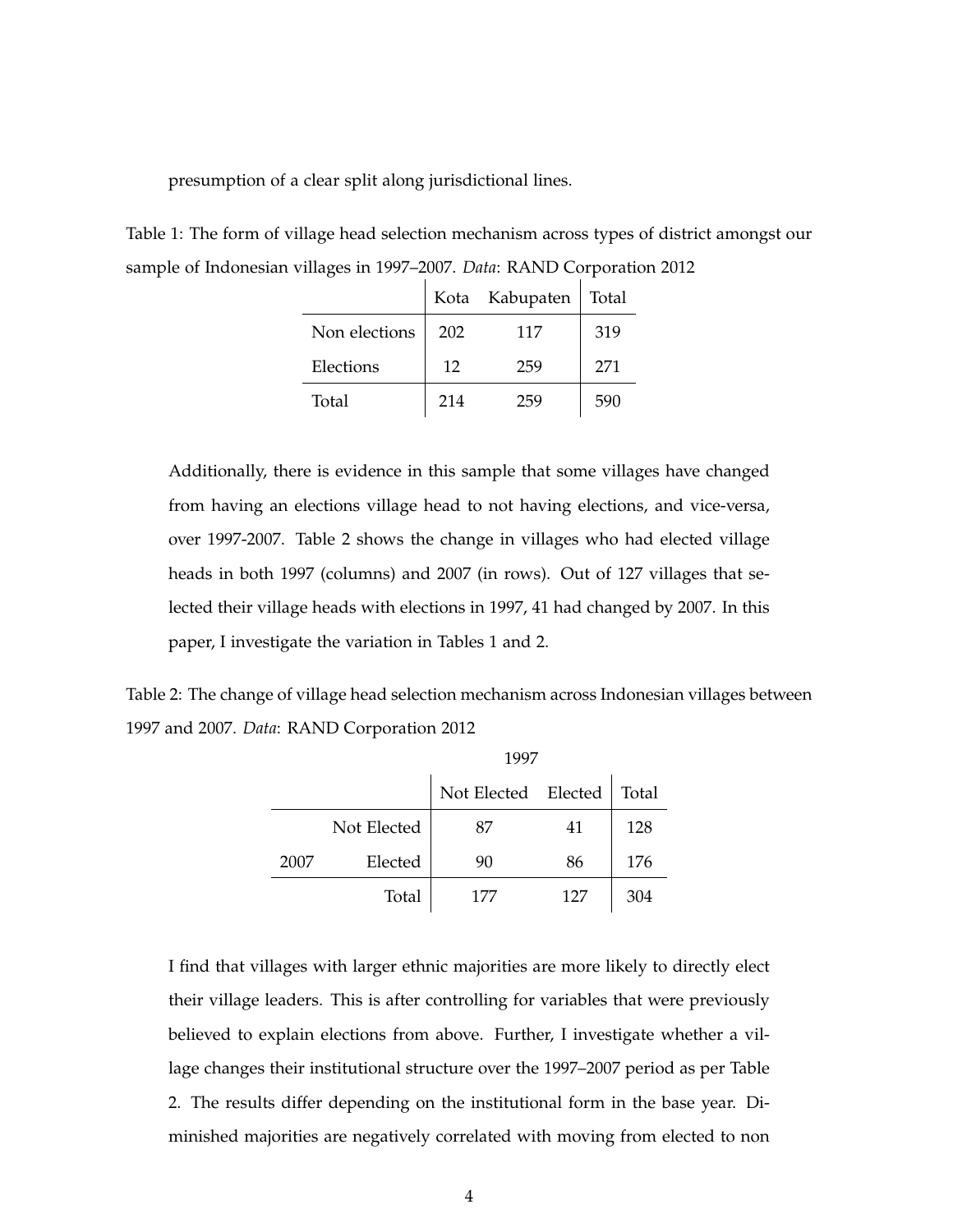elected village heads, although the size of the effect is small. Factors that change from above, like changing form of district government, have much larger effects. This work has implications wider than increasing our understanding of Indonesia's ongoing decentralisation. The research feeds into a large literature on the political economy of ethnicity (see for example, Alesina and La Ferrara (2005) and Michalopoulos (2012)). Much work has highlighted the costs of ethnic composition, which arise because of divergent preferences, beliefs and norms across ethnic groups. Ethnic diversity, as measured by ethno-linguistic fragmentation, has been shown to increase the costs of maintaining agreements in rural villages (Miguel and Gugerty 2005) in Kenya and lower trust (Okten and Okonkwo-Osili 2004) in Indonesia. Bandiera and Levy (2011) find that with higher ethnic diversity, the public goods outcomes match those of the elites. This is explained by coalition formation between elites and minorities against the poor majority. I argue that ethnic composition can go one further, and actually explain institutional form: the rules of the rules of the game, rather than the rules of the game.

If higher coordination costs with divergent preferences are a more general phenomenon, we might expect that institutions evolve to minimise them (North 1990). Indeed, institutional design of collective action can alleviate the costs of ethnic diversity (Khwaja 2009, Easterly 2001). Trebbi et al. (2008) investigate the role of US Voting Rights Act of 1965, which enfranchised minorities in the southern US, lead to majorities (legally) changing voting rules to protect their interests. Aghion et al. (2004) find that ethnic fragmentation is associated with more 'insular' constitutional form. That is, an ethnically (and linguistically) fragmented country is more likely to have autocratic leaders and if democratic, a fragmented country is more likely to have a presidential rather than a parliamentary system. Similar results are found in this research.

Secondly, this analysis provides valuable empirical research on constitutional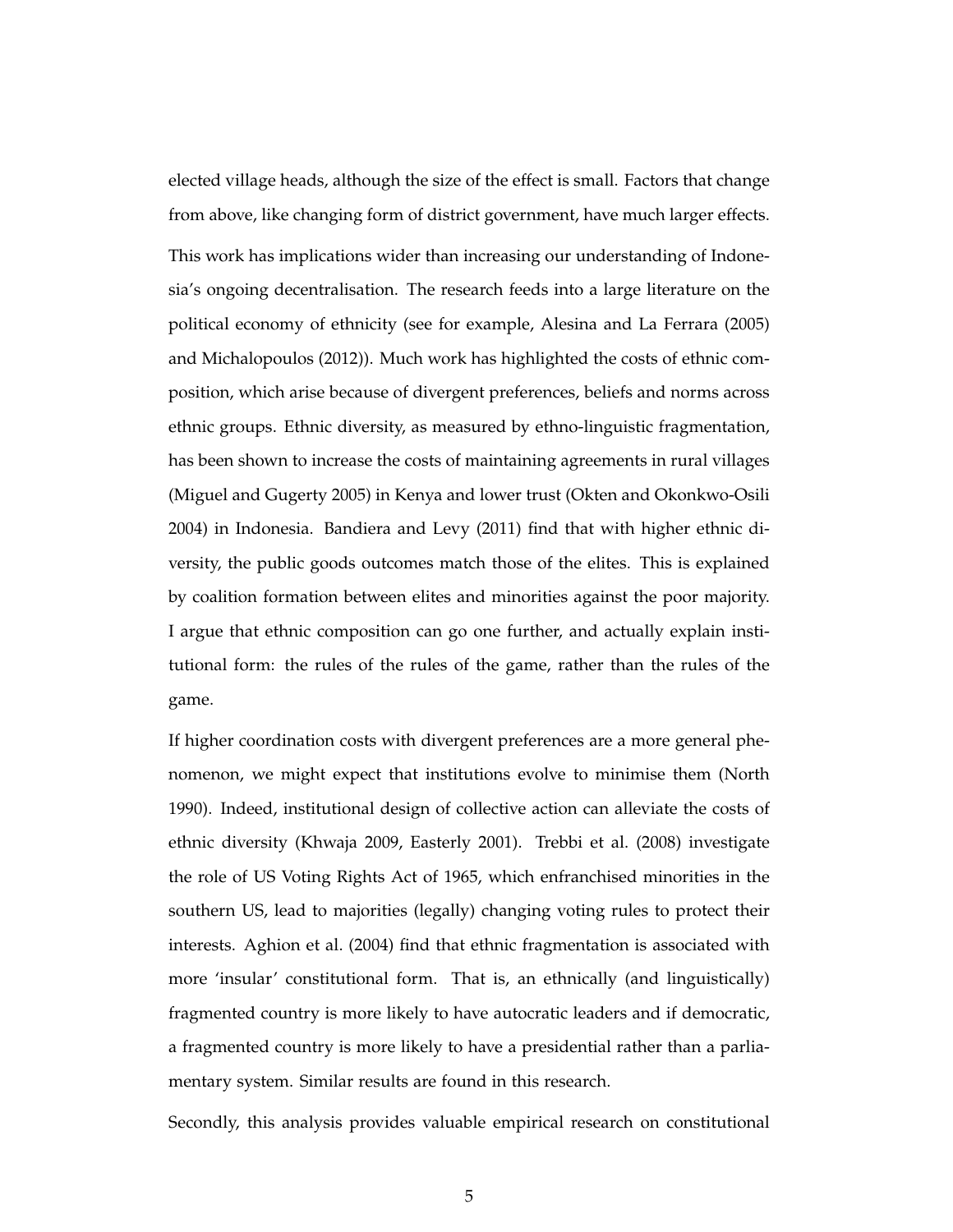change. Constitutions are commonly presumed to move slowly (North 1990), but there is evidence that constitutions are rewritten enough for empirical investigation (Hayo and Voigt 2010, Aghion et al. 2004, Trebbi et al. 2008). Overall, there is a paucity of empirical evidence on constitutional change (Voigt 2011). This analysis into constitutional outcomes and constitutional change complements this nascent branch of investigation with empirical investigation at the sub-national level.

It may possibly be argued that 'constitutions' only exist at the national level. I argue that this is mistaken, and this view unnecessarily limits the evidence that can be accumulated. Constitutions are the rules that frame the rules of the game, with policies and laws being the rules of the game. Clearly, the rules over the selection of a village head is of a qualitatively similar role than the selection of a national leader, even if the consequences does not affect as many people. Village heads have responsibilities to deliver public goods and services, and the rules for selection heads will shape the types and actions of village heads.

It is true that national governments have *de jure* sovereignty, which lower level governments do not have. However, there are likely to be *de facto* constraints on the feasible national constitutional choice set, arising from the international community. Finally, recent lab work has experimentally investigated the role of constitutions (Sutter et al. 2010), which has been used as evidence for constitutional change (Voigt 2011). Given this, it seems entirely reasonable to use local governments as a unit of analysis with which to empirically investigate constitutional forms and change. When we consider the paucity of evidence on constitutional change we currently have, then interpretation appears necessary. The outline of the paper is follows. In the next section I will provide an overview of village level constitutions as legislated throughout the many types of central governments that controlled Indonesia over the twentieth century. I then discuss the theoretical framework, followed by the data, model and results.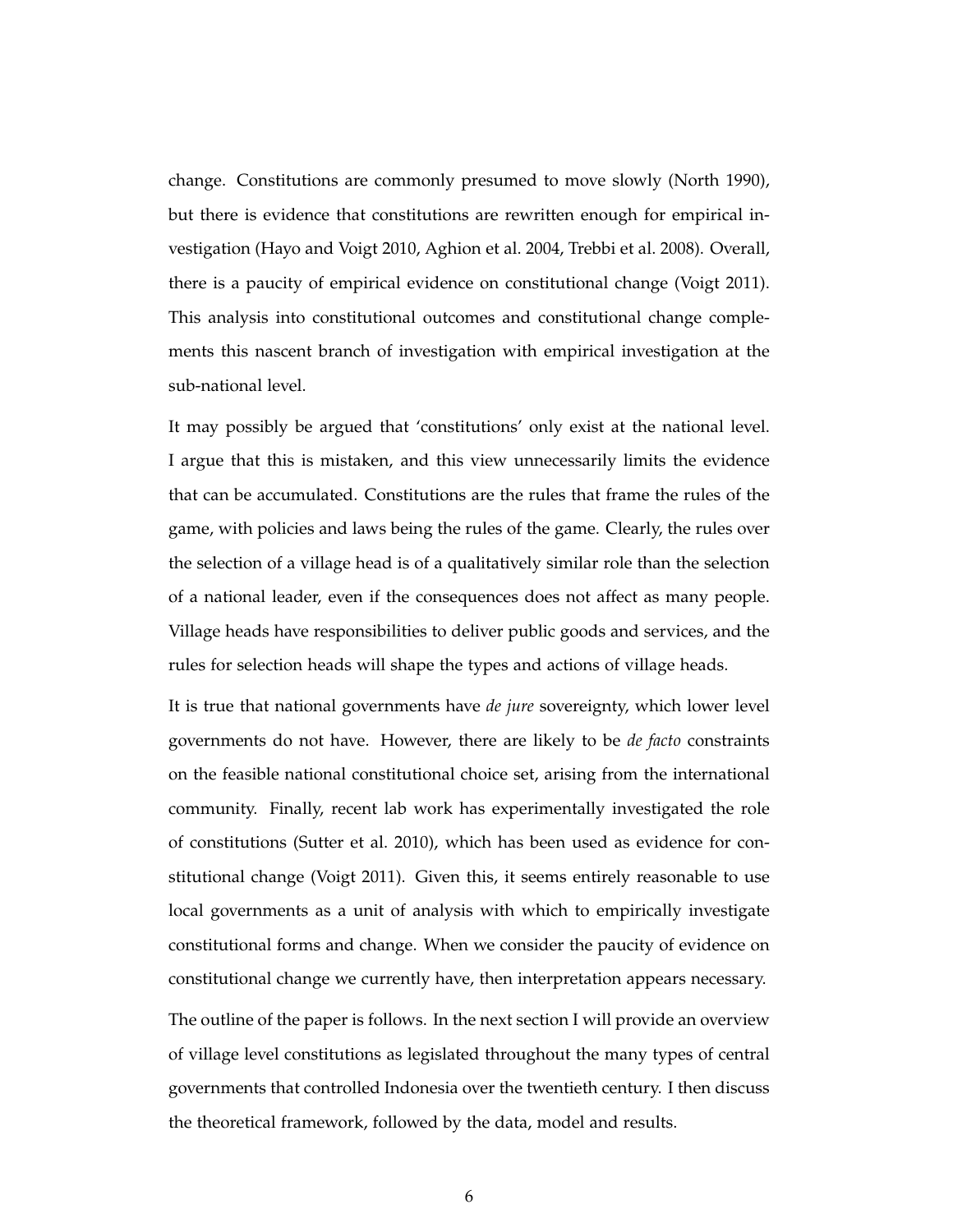## **2 Village governance in Indonesia**

Modern Indonesia has had a history of the national government imposing institutional structures on villages (Kato 1989, Antlöv 2000). Throughout the last century, villages and wards have been subject to top down regulation applied at the national level from a variety of masters. These constraints from above are typically legislated. The Dutch attempted to establish decentralisation laws in 1903 and in the 1920s, which failed largely because their intention was (colonialist) political expediency. The post Dutch 1945 constitution explicitly recognised the role local institutional diversity plays in Indonesia. The Indonesian Constitution recognises the diversity of villages and their right to self organise. This was overruled by Law 5/1979. This law sought for village level governance to be 'made uniform', *penyeragaman bentuk*, (Antlöv 2000). Villages could switch from desa to kelurahan, subject to the approval of the Central Government. Desa were elected, but subject to screening by the head of the sub-district and local institutions became accountable to the hierarchy and much like at the national level, elections in many villages were only in name (Antlöv 2000, Ranis and Stewart 1994). This may not necessarily be a bad thing for some villages in terms of public goods and services delivery, as the endemic rent seeking in the New Order (Cassing 2000) could lead to favoured village heads obtaining greater resources.

More recently, the fall of Suharto following the Asian Financial Crisis led to rapid decentralisation, a period known as *reformasi*. <sup>4</sup> This has lead to a large devolution of power over many areas of government to the district level of government. Despite this, there are still national laws over villages and presently, the most important regulation for villages is the Government Regulation on Villages, Government Regulation 72/2005 on the village. PP 72/2005 outlines the rights, roles and responsibilities of a village government. The legislation pre-

<sup>&</sup>lt;sup>4</sup>As legislated by Laws 22/1999 on Local Governance; Law 25/1999 on the Fiscal Balance between Central and Local Government; and lessons learned being updated in Law 32/2004 on Local Governance.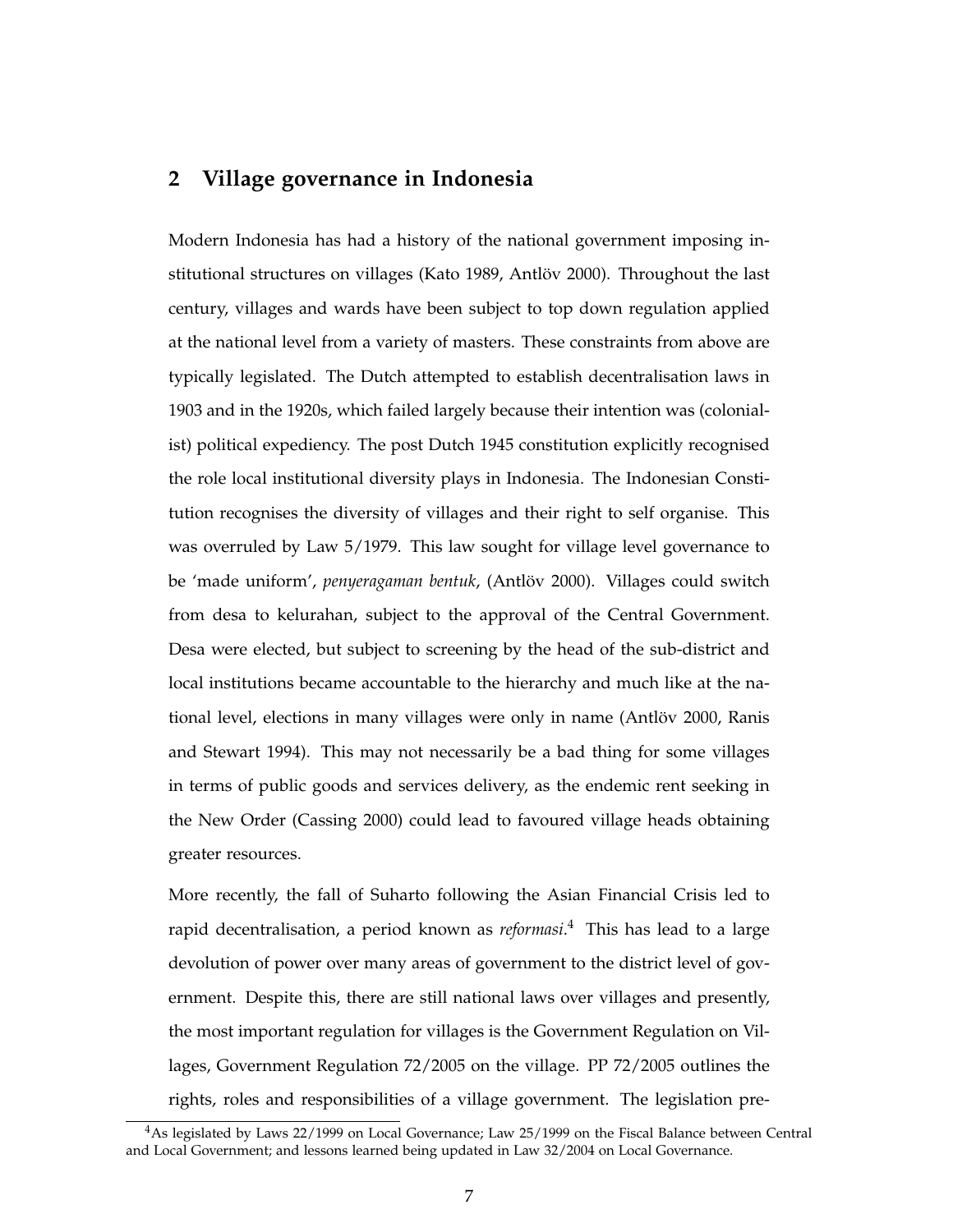cisely states villagers should elect<sup>5</sup> the *kepala desa* (village head), and amongst others, the terms of office is for six years with the head only allowed to re-run for office once.<sup>6</sup> There are similar provisions in Law  $22/1999^7$  and Law  $32/2004$ .<sup>8</sup> Villages can still change from a desa to a kelurahan where social or economic needs dictate<sup>9</sup>, but as in previous legislation there is no provision for the alternative. To switch, desa require consent from two thirds of the local population, and agreement with the district head. Villages may be 'required' to change to a kelurahan because they are now in a kota, but it has been suggested that villages are hesitant to change (Antlöv 2003). Overall, these top down pressures appear to constrain the set of feasible institutional forms.

However, there are conflicting statements within all the acts since the fall of Suharto. There is emphasis on the authority to regulate and manage based on local customs of desa (or village by any other name).<sup>10</sup> There is a tension between traditional and slow moving economic forces that create local incentives for institutional change and top down restrictions. This is a similar tension to that proposed by Ranis and Stewart (1994), who note that the diversity of Indonesia requires decentralisation of governance, and the existence of Indonesia requires a strong central state. Some villages may wish to change their institutions due to constraints from below, but may find it legally difficult given constraints from above; other villages may wish to keep their village institutions, but pressure from above may force a change. This tension leads to an imperfect mapping from rural location to kabupaten to desa to village level institutional

form.

 $5$ Article 46(1) <sup>6</sup>Article 52

<sup>7</sup>Article 95(2)

<sup>8</sup>Article 203(1)

<sup>9</sup>Article 22, PP 72 2005

<sup>10</sup>Article 54 of Government Regulation 72/2005.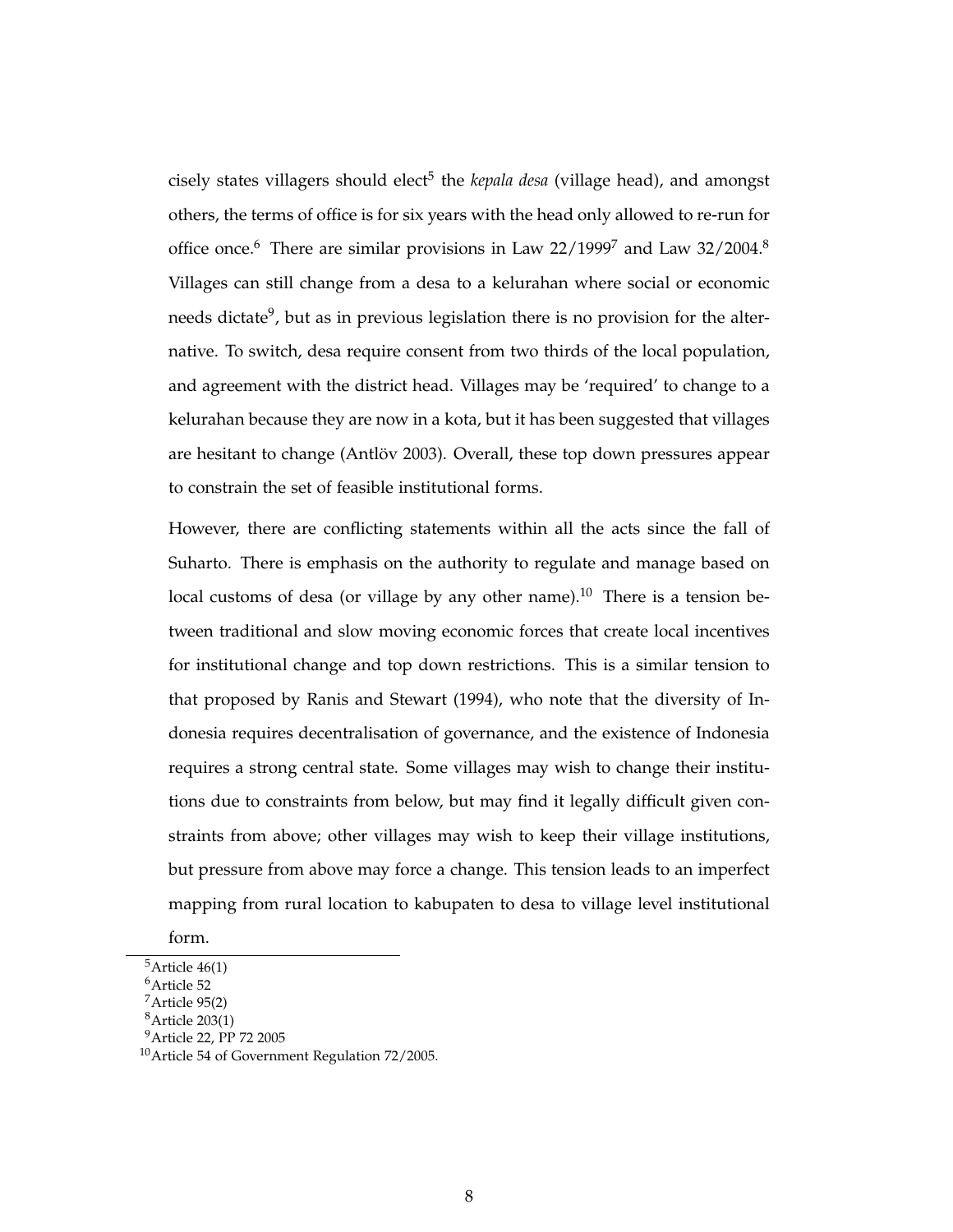## **3 A theoretical underpinning**

A useful way of framing constitutions is that of a delegation game (Persson and Tabellini 2003). In our case, the village head is delegated responsibilities from one of two delegators. Elections allocate power of delegation over the selection of village heads to villagers, whereas a system of unelected village heads allocates delegation power to a higher government level. Once the game has been played, the next stage is the repeated day-to-day functioning of the village, including legislation and public goods and services allocation. The payoffs to the delegation game depend on this next stage of repeated interactions. It has been shown that preferences over public goods and services allocation diverge over ethnic lines (Alesina et al. 1999) and consequently, there are grounds to hypothesise that village level ethnic composition can influence the delegation game and institutional form.

The evidence noted in Section 2 revealed that various central governments have long felt the need to control village level institutions. The benefits to the national government come in the form of a single national model, such that citizens identify with national objectives, rather than local objectives. A common goal across village governments would lower the costs of national governments in pursuing their own objectives. Similar benefits may accrue to local (district) governments with decentralisation, with district heads able to pursue their interests. Indeed, rent-seeking structures have been shown to be persistent over dramatic nationallevel transitions (Hillman and Ursprung 2000). This does not come for free, as there are costs of enforcing institutional structures upon a population as well as potentially higher costs of targeting public goods and services by higher levels of government.

Villagers are recipients of public goods and services and have a different relationship with their village head than higher level governments. Elections allow villagers to retain residual control rights over their village head and would result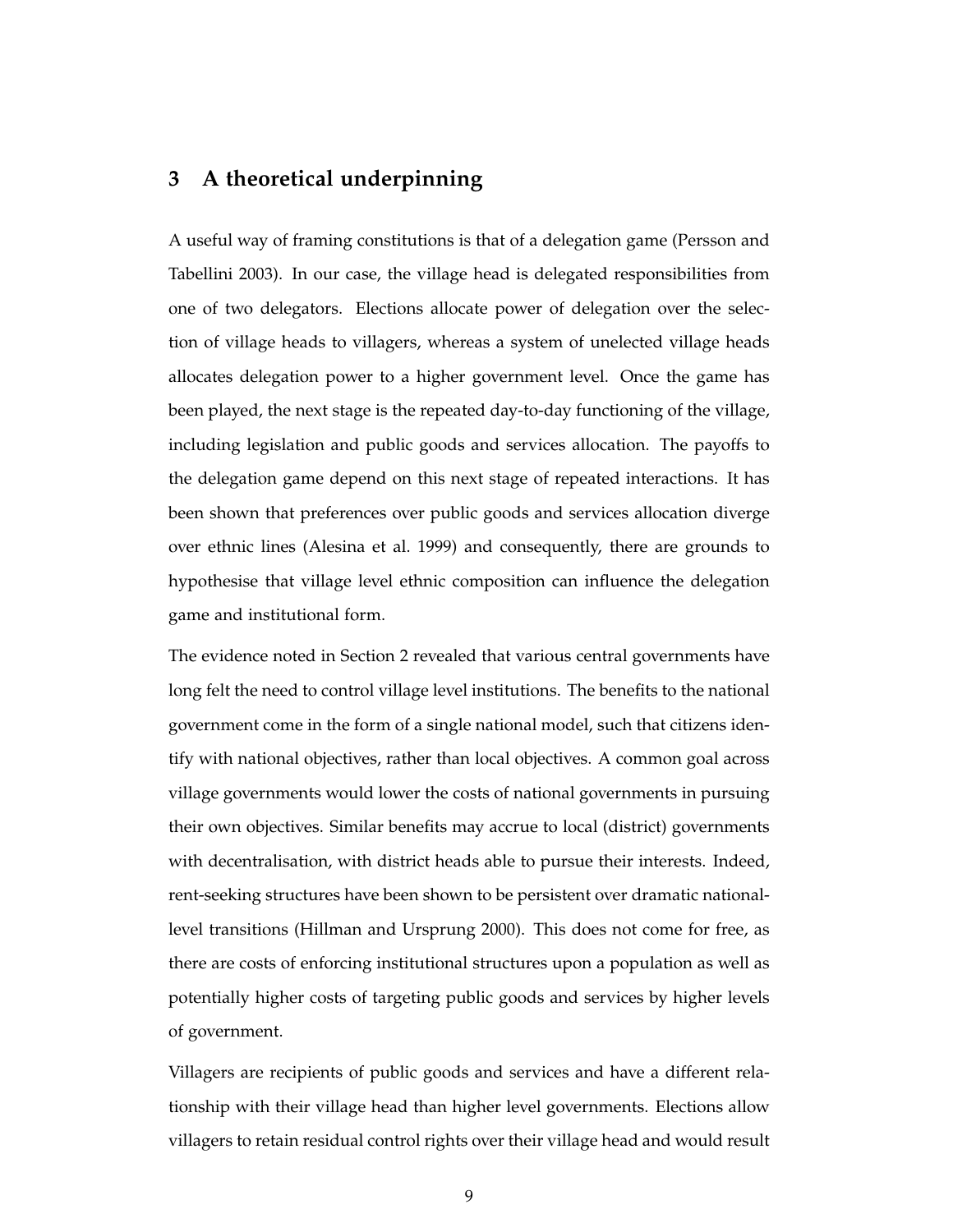in lower agency costs. This could improve public goods and service outcomes within the village. However, it is plausible that appointed village heads have better relationships with higher levels of government. As public goods and services are decided by fiat, having a village head better connected with higher levels of government could be advantageous. However, the more villages that employ this strategy, the more quickly the common pool of connected village heads becomes dry. Villages could also conceivably desire appointed village heads, which may be the case where the costs of coordinating divergent preferences are higher, and appointed village heads could be a lower cost institution (Aghion et al. 2004). For instance, some villages may have strong communal ties and have common preferences, whereas others may be more fragmented.

Although we have reason to consider both directions, I expect a positive relationship between majority size and elections. A larger majority is more able to exert control over the selection of the village head under voting. Additionally, agency costs are larger under an appointed head, where there is no *de jure* capacity for selecting preferred candidates. These costs are expected to be higher than the opportunity cost, of which major contributor in this framework is having greater public goods and service from a village head connected to higher levels of government.

A negative relationship between the *change* in majority size and a change in village head selection is expected, whereby a dwindling majority is attempting to pre-empt change (Trebbi et al. 2008) or having change imposed upon them. Here, elections would soon favour the emerging majority and the old majority could delay this from occurring with a switch to non-elected village heads. Preexisting levels of majority size are not expected to have an effect. Although a larger majority can overcome the coordination problem to exert change, it is likely that villages with larger majorities would also have already established their preferred institutions, or become satisfied with current institutions.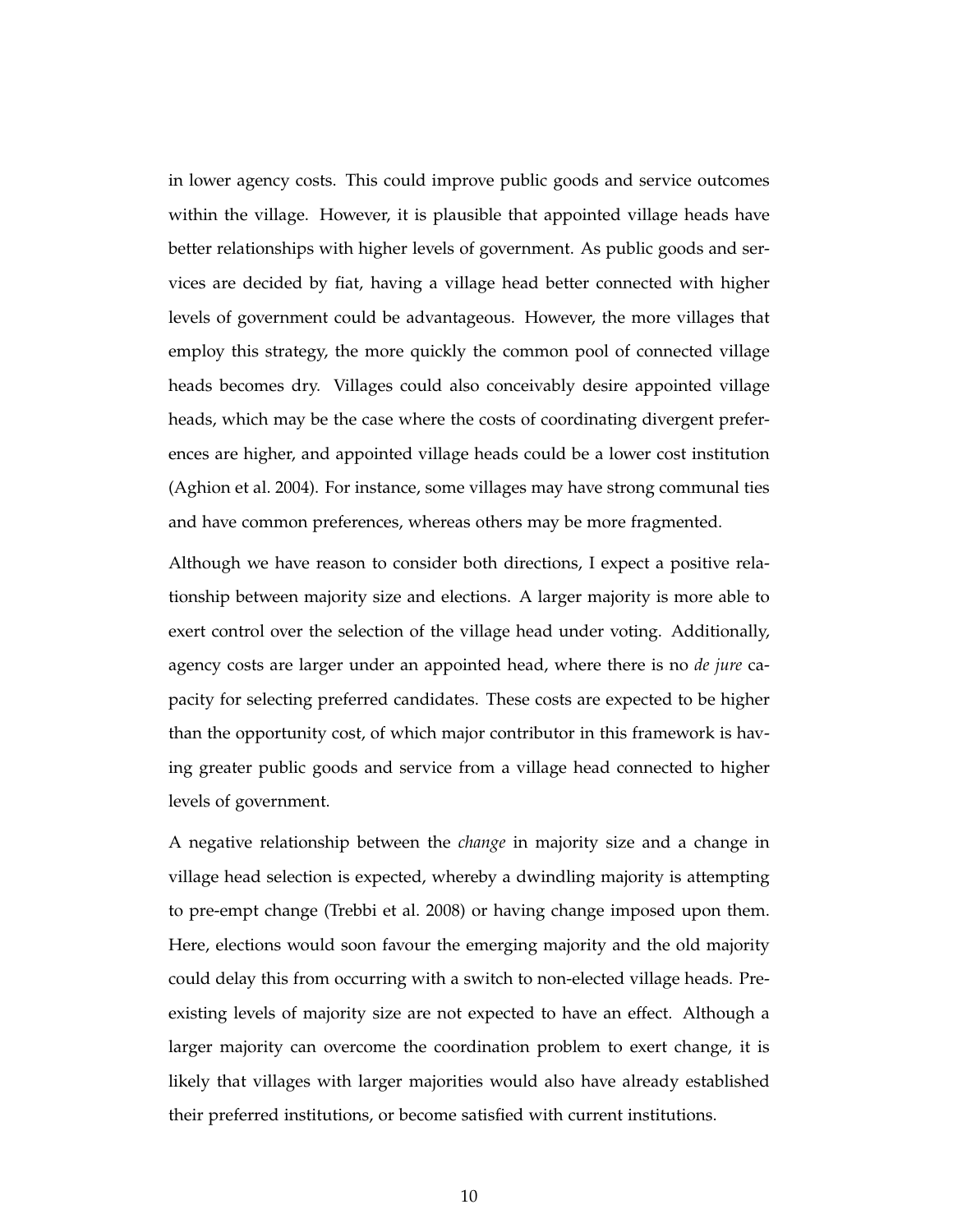I expect that kabupaten would also have a positive relationship with village head elections, because of legislation. It is uncertain how urban would influence whether or not a village had elections once we control for kabupaten. Newly arrived migrants could reasonably be expected to desire elections, however, villagers may be reluctant to offer newly arrived migrants rights and hence, I have no a priori expectations over this variable when estimating village institution type, although I expect a positive relationship in where estimating whether the village institution changes. Location within a district that has undergone changes to its boundaries and structure is expected to not influence the type of village institution but rather open a window for villages to run their own affairs (Acemoglu and Robinson 2006).

In summary, we have reason to suspect constraints from above influence, but do not determine institutional form. Higher level governments can gain by restricting the village level institutional choice set to suit their own ends. Here, we use the legislated demarcation of elections in kabupaten and non-elections in kota as the higher level governments' revealed preferences. This manipulation is potentially costly in terms of enforcement costs and public service delivery. From below, larger ethnic majorities have lower coordination costs in terms of deciding on the types of public goods and services desired. Whether incentives from below can determine village level institutional form in the presence of constraints from above is what I wish to test.

### **4 Data**

The data used in this analysis comes from the second and forth waves of the Indonesian Family Life Survey (RAND Corporation 2012). The IFLS is a panel of over 7,000 households, in 313 villages within Indonesia. The IFLS is stratified on 13 provinces and then on urban/rural boundaries, as defined by BPS in 1993. Community level data in the 1997 and 2007 waves are used to construct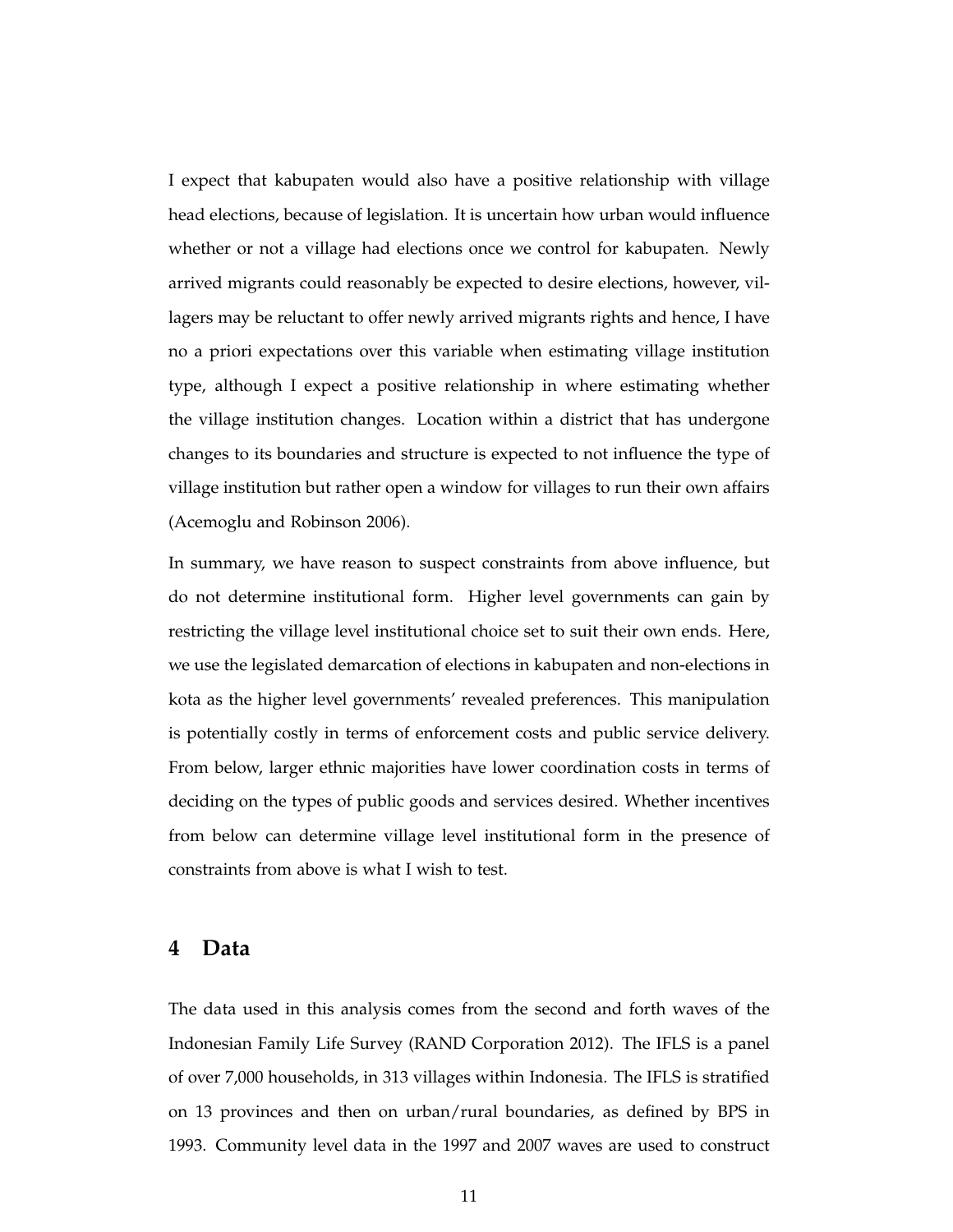the panel.

The key variable to capture local political economy costs and benefits is the size of the ethnic majority. The measure is obtained from the adat survey where a village elder was asked for an estimate of the proportions of the three largest ethnic groups. The 1997 adat survey was not conducted in 10 villages that were deemed by the surveyors to be too ethnically diverse (Frankenberg and Thomas 2000), although the survey was conducted in these villages in 2007. This nonrandom selection could bias the results, but as discussed below, this does not seem to be a problem.

Majority size is a proxy for the the costs involved in collective decision making. There are limitations with this proxy, for instance, it is not possible to identify whether it is ethnic majorities, ethnic fragmentation or ethnic polarisation that best explains these results, since all three variables are highly correlated. I proceed by focusing on majorities, since these provide the most 'intuitive' results, however I stress that this is an untested assumption. For completeness, I replicate regressions [5] and [7] of Table 4 in Table A7 where we see that the results are much the same, except we have a different interpretation.

Additionally, preferences diverge along other dimensions or preferences may diverge differently within ethnic groups. Other variables correlated with preferences, for instance income, could not be used because of missing data at the community level. Additionally, our measure is noisy in that it is only estimated by one individual. This could be a simple problem of merely guessing incorrectly, or more fundamental in that ethnic groupings as estimated by one individual may diverge from how individuals and groups perceive themselves. This problem of noisy-ness will only bias our results towards zero.

The institutional variable used in this paper is the mechanism for selecting the village head. In particular, a village leader answers the following: *What type of decision making process is used by local residents to select the head of the village?* There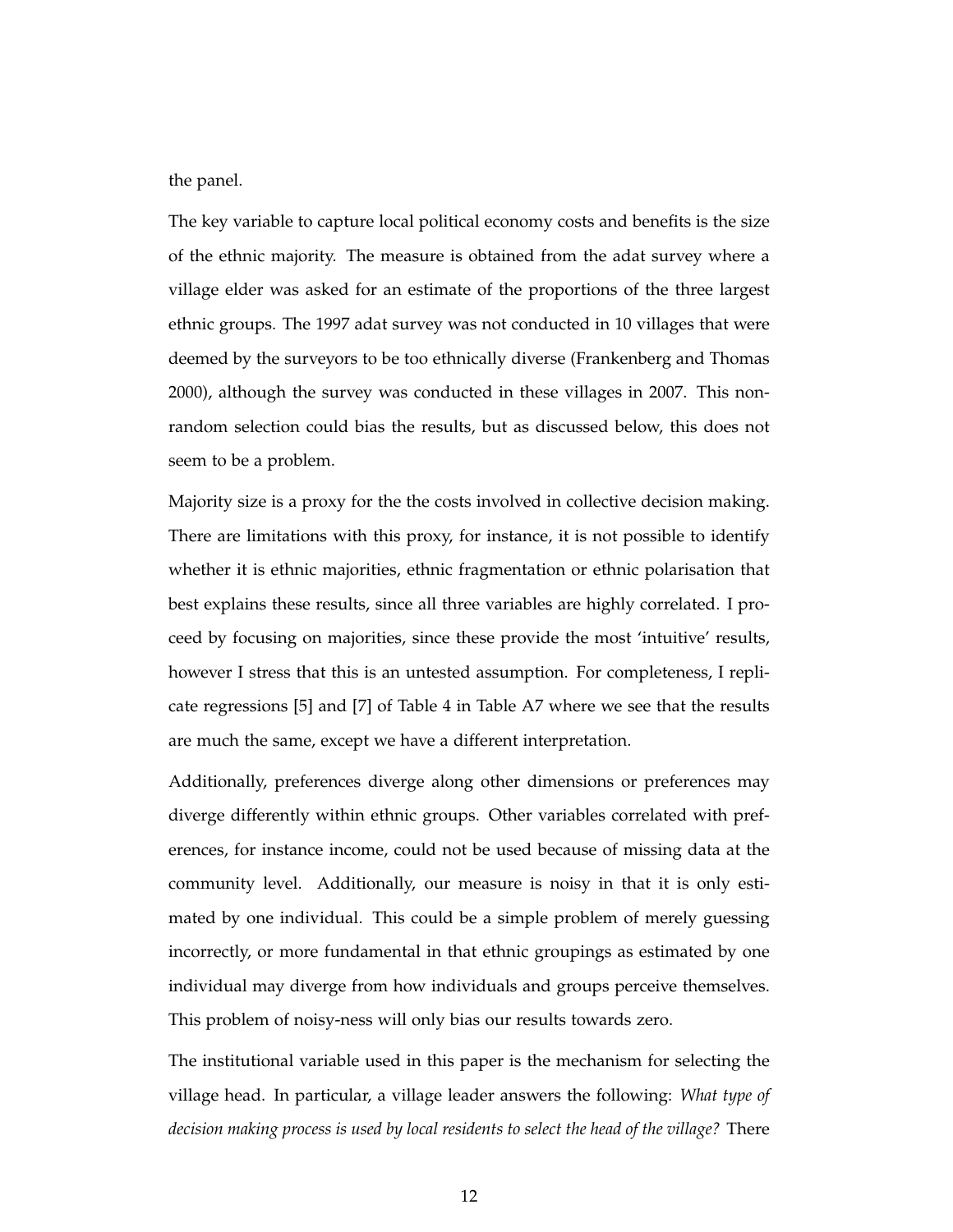is little reason to suspect that the response to this question would be subject to any bias and I create a dummy variable equal to one if villages had elections. Outside of elections, other potential responses include village heads appointed by higher levels of government, consensus and elite decisions. The latter two are left out because in the 2007 survey, these were subsumed into the category 'other'. Almost half of the village-year observations had elections, as presented in Table 3.

Additional control variables reflect factors that affect the costs and benefits of a village in whether or not to elect their village head. Of these, migration is the most likely to be correlated with ethnic majorities. Migration is a dummy variable equal to one if the village had a 'migration induced population change' over the period 1992–1997, although we do not observe whether this is an increase or decrease. Urban areas, being typically larger and sources of migration are also likely to have higher degrees of ethnic fragmentation. More highly populated villages are also more likely to be more heterogenous. Since urban areas are predominately kota, these variables are also likely to be correlated with the village head selection mechanism.

An additional variable is created to investigate the effect of pemekaran. Using data from a government list on autonomous regional government expansion,  $\mathbf{I}^{\mathrm{I}}$ district names were mapped to the list to determine whether the village was inside a 'parent' district, where a new district was formed out of the village's district. A 'child' district is a district that split off from an old district. Both of these variables are dummies equal to one if the village's district was either a 'parent' or 'child' and the establishment of the law occurred between 1999 and 2006. A third variable 'pemekaran' is a dummy equalling one if parent or child equals one.<sup>12</sup>. Roughly eight percent of villages were part of a pemekaran

<sup>11</sup>*Daftar 205 daerah otonom hasil pemekaran (DOHP) semenjak berlakunya undang-undang nomor 22 tahun 1999 tentang pemerintahan daerah* [List of the 205 autonomous division (DOHP) since the enactment of Law No 22 of 1999 on regional governance]

<sup>&</sup>lt;sup>12</sup>One village in the IFLS sample managed to firstly be part of a child district then part of a parent district. It is not included in the regression because – coincidentally – we are missing data on village head selection.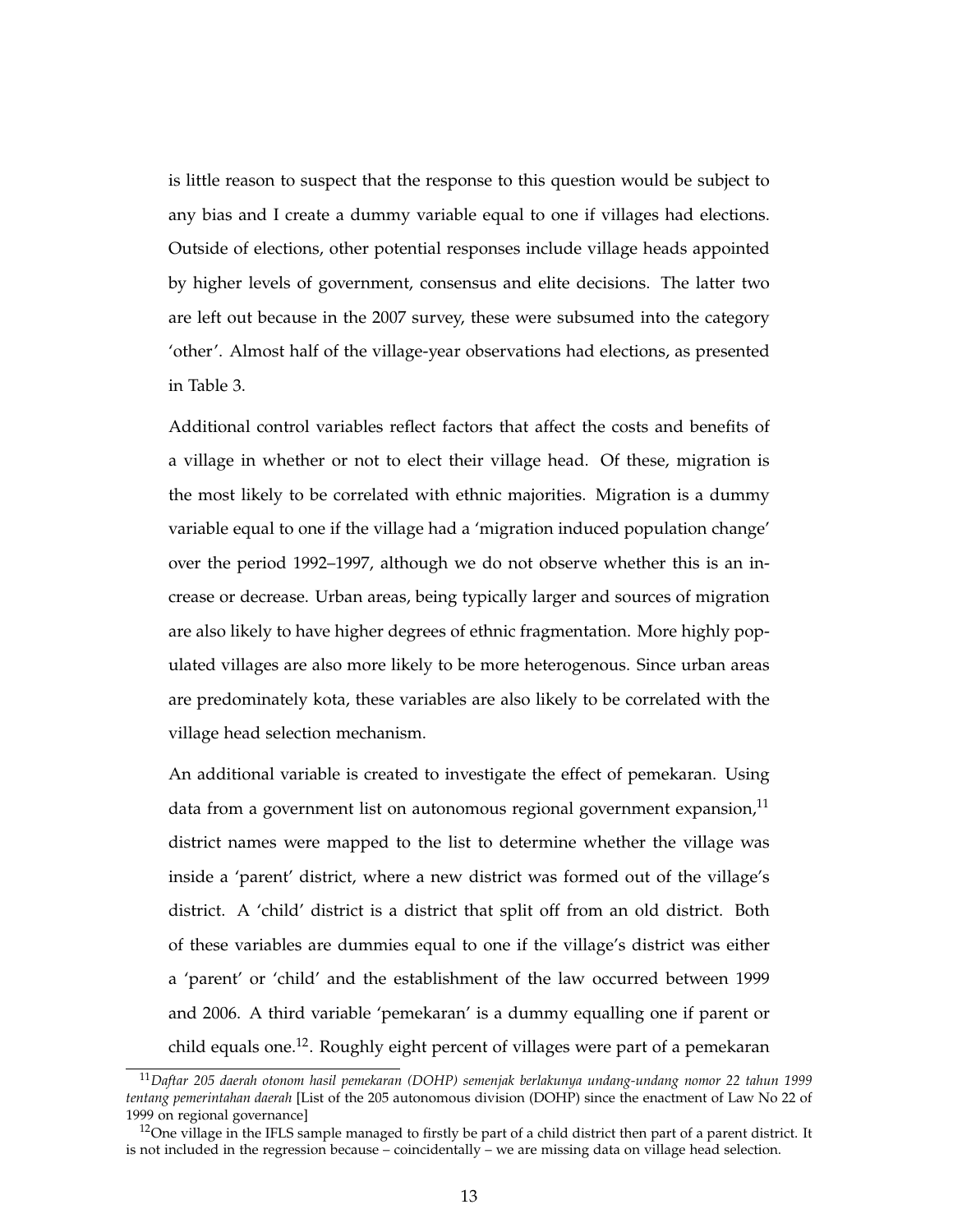district, and most of these were on the outer islands of Sumatera, Kalimantan, and the Sulawesi archipelago.

### **5 Model**

Following Wooldridge (2002), to investigate whether or not local majorities are correlated with elections I estimate the following model:

$$
P(E_{vt} = 1 | \mathbf{X}_{vt}, \alpha_v, \alpha_j, d_{07}) = \beta \mathbf{X}_{vt} + \delta d_{07} + \alpha_v + \alpha_j + \varepsilon_{vdt}
$$
(1)

where the unit of observation is a village  $v$ , jurisdiction  $j$  (with  $j = d$ ,  $p$ , where  $d$ is district and *p* is province) at time *t*. **X** is a vector of covariates and  $E \in \{0, 1\}$ is a discrete measure of the whether or not the village head was elected. Village, district and time fixed effects are included. The district and provincial fixed effects, *α<sup>d</sup>* , *αp*, for the pooled estimation are at the 1993 boundary, because of the changing boundaries over the following fourteen years. The pooled estimation is conducted with a linear probability model, since the probit fixed effects model removes observations that do not change over time.

Consistent estimation requires that  $\mathbb{E}[\varepsilon_{vdt}|X_{vt}, \alpha_v, \alpha_{j,07}] = 0$ . That is, controlling for time constant village and jurisdictional effects, there are no other factors correlated with a village's head selection mechanism outside of the covariates. The major time-invariant variable affecting Indonesia's political economy over the 1997–2007 period is reformasi. Reformasi affected all villages, so at the national level there is no variation to exploit. Reformasi has involved a large transfer of power to local level governments, which may differ in their capacity or desire to intervene in village affairs. These factors are controlled for through jurisdictional dummy variables. Secular temporal effects, for example a push for elections, are controlled for with a 2007 dummy. Most fundamentally, however, reformasi is unlikely to be associated with the population share of the majority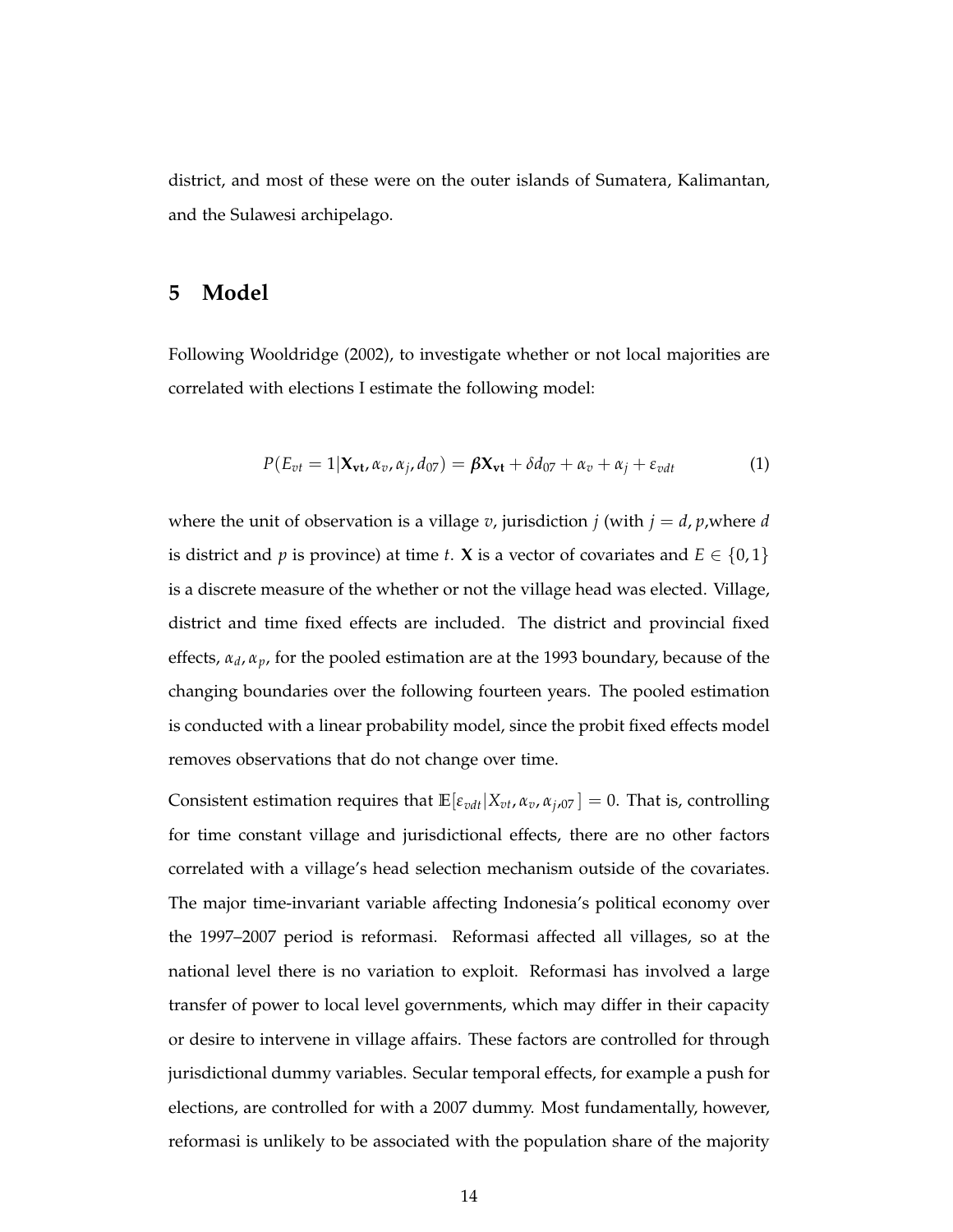ethnic group and is unlikely to bias our results after controlling for jurisdictional and temporal effects.

Migration is one variable that could possibly explain both majority size and elections. For instance, when choosing a new village, a migrating family may take into account the village level ethnic composition as well as whether or not the village has elections. One cannot rule out this generalisation of Tiebout sorting (Tiebout 1956), and unfortunately do not have village level data on migration in the 1997–2007 period. As a robustness test, the enumerator ID code is used as instruments.<sup>13</sup> Estimating the majority size is prone to error, and a skilled enumerator could elicit more truthful responses. Given the village head selection mechanism is binary, it seems reasonable to assume that enumerator ID would not be correlated with our dependent variable. Using this variable as an instrument does not change the qualitative results.

Another source of bias alluded to above is the removal of the most ethnically diverse villages from the sample. Here, 10 villages that are likely to have smaller majorities are excluded from the sample. Alternative measures of ethnic composition like fragmentation and polarization, are significant (Table A7). These variables would be biased towards zero with these missing villages, yet, they remain significant. Thus, non random selection bias does not appear to invalidate the results. This points to a broader problem, in that unfortunately I cannot distinguish whether the paper's overall results are driven by majorities, fragmentation or polarisation since the estimates of these variables are practically collinear (Table A6) and we cannot decide between them. I focus on majority size, however, the precise nature of coordination costs is not relevant for my argument, which is about the variation in coordination costs across villages.

To estimate whether or not a village changed its village head selection mechanism, I employ the following cross sectional model:

<sup>&</sup>lt;sup>13</sup>I thank Robert Sparrow for this suggestion.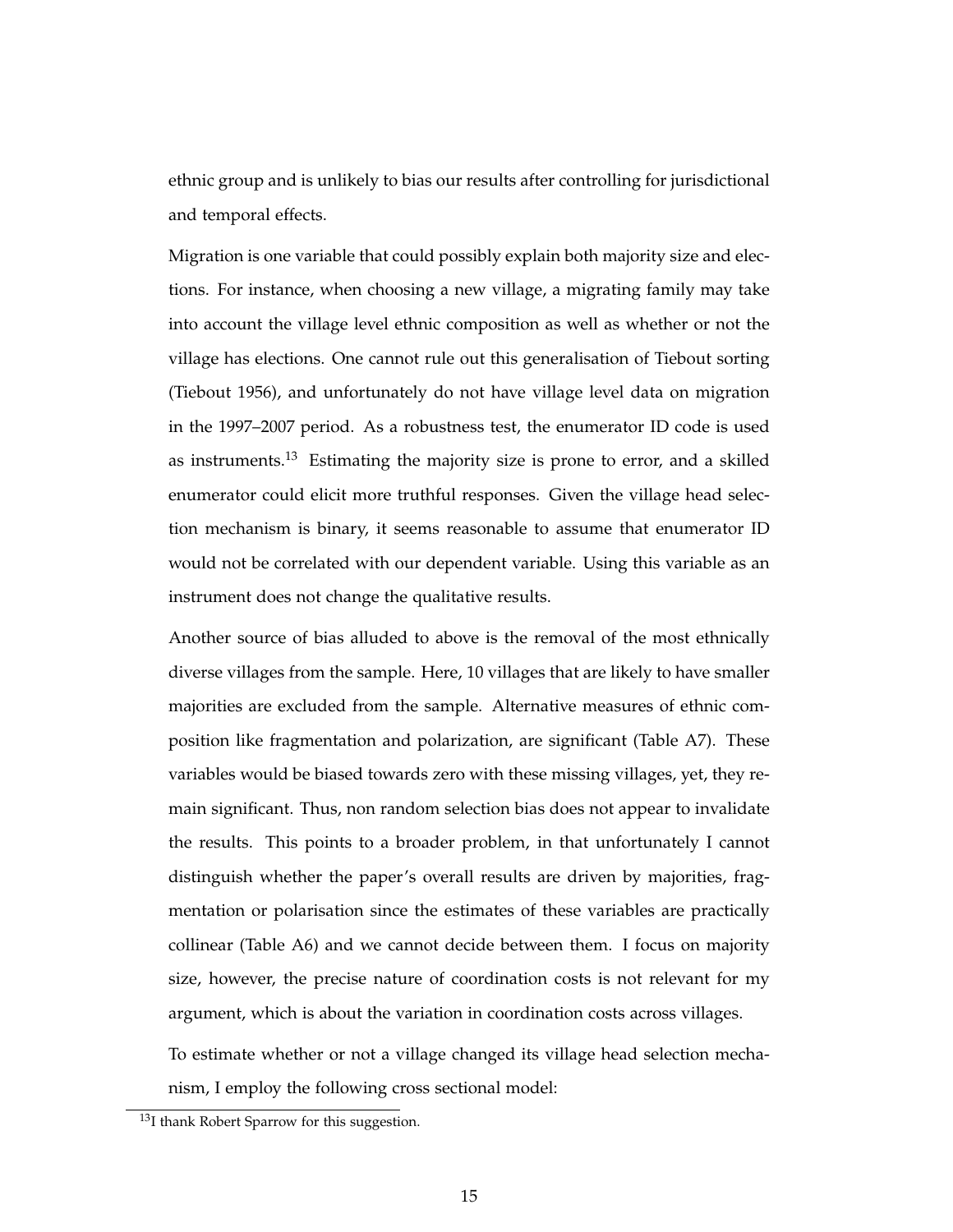$$
P(\Delta S_{vt} = 1 | \mathbf{X}_{vt}, E_{v,97}) = \beta_0 \Delta \mathbf{X}_v + \beta_1 \mathbf{X}_{v97} + \varepsilon_{vt}
$$
 (2)

Where  $\Delta S \in \{0,1\}$  indicates whether or not the village head a different mechanism for selecting their village head in 1997 and 2007. I estimate two separate regressions to condition on switching from elections as well as switching to elections, hence the probability being conditional on *Ev*,97. These involve different delegations of power and thus, combining them would lead to erroneous conclusions. Explanatory variables are changes from 1997–2007, as indicated by  $\Delta$ , and the 1997 levels, which are identified by the 97 subscript. For changes in dummies, we have three possible values: {-1, 0, 1}, depending on whether the village's obtained the characteristic, remained unchanged or lost the characteristic between 1997 and  $2007.<sup>14</sup>$ 

We cannot include district fixed effects in cross sectional regressions because for much of the sample, there is only one village in a district. Enumerator ID is only valid for the levels of majority size, and not changes. I therefore exclude the changed majority side where the instrument is employed. For comparison, equivalent regressions are run.

In all regressions, the covariates of interest **X** include the size of the majority ethnic group in the village, whether the village had migration induced population change over 1993–1997, whether the village is in a kabupaten, whether the village is urban, and whether the village's district had a new district form out of it (parent), or became a new district (child), and pemekaran is indicates either that the village is in either a parent or a child district. Majority size ranges between 0 and 100, and all the other covariates are dummy variables. Summary statistics are found in Table 3.

<sup>&</sup>lt;sup>14</sup>For instance,  $\Delta$  Urban = -1 if Urban<sub>97</sub>=1 and Urban<sub>07</sub>=0;  $\Delta$  Urban = 0 if Urban<sub>97</sub>= Urban<sub>07</sub>;  $\Delta$  Urban = 1 if Urban<sub>97</sub>=0 and Urban<sub>07</sub>=1.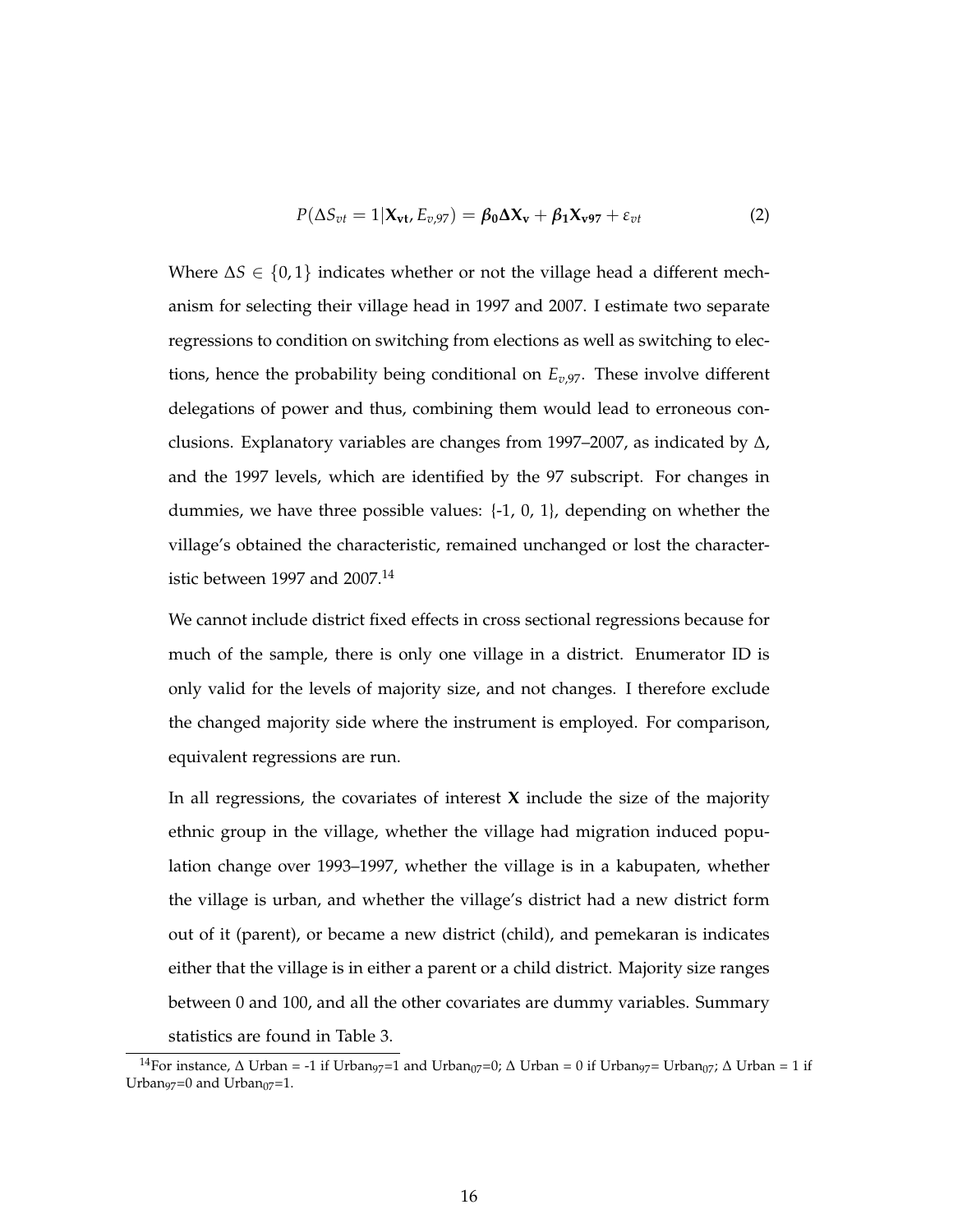|                      | Table 5. Julillial y Statistics. |           |              |
|----------------------|----------------------------------|-----------|--------------|
|                      | Mean                             | Standard  | Observations |
|                      |                                  | Deviation |              |
| Majority size        | 82.820                           | 19.950    | 616          |
| Elected village head | 0.459                            | 0.021     | 590          |
| Migration            | 0.135                            | 0.014     | 608          |
| Pemekaran            | 0.0759                           | 0.011     | 619          |
| Parent               | 0.0485                           | 0.009     | 619          |
| Child                | 0.0291                           | 0.007     | 619          |
| Kabupaten            | 0.638                            | 0.019     | 619          |
| Population           | 11262.1                          | 18615.3   | 610          |

Table 3: Summary statistics.

Outside of population and majority size, all variables are dummy variables or lie within the interval  $[0, 1]$ . Migration is a dummy that equals one if the village had 'migration induced population change' over the period 1992–1997. Parent is a dummy that equals one ifthe village is part of a district that had a new district split from it over 1997–2006. Child is a dummy that equals one if the village is part of a district that split from another district over 1997–2006. Pemekaran equals one if either Parent or Child equals one. Kabupaten equals one if the village is inside a *kabupaten* and equals zero if the village is within a *kota*. Population is in natural logarithms

#### **6 Results**

The results in Table 4 show that the size of the ethnic majority is positively associated with elected village heads, a result consistent with expectations. Majority size is effectively identical across various single equation specifications of jurisdictional fixed effects. IV estimates of the effect of majority size are still positive and significant, however they are larger and significantly different from than the single equation estimates. There is possibly some third variable having opposite effects on both majority size and elections. A plausible explanation is that migration is associated with elections, and migration also reduces the majority size. Estimates from the full IV model (regression [7]) indicate that a one standard deviation increase in majority size is associated with a 66 percent increase in the probability of having an elected village head.

A district that changes status from with kabupaten – which are required by one particular article of legislation to have elections, is to increase the probability of having elections by 43.9 percent, however this effect is not significantly dif-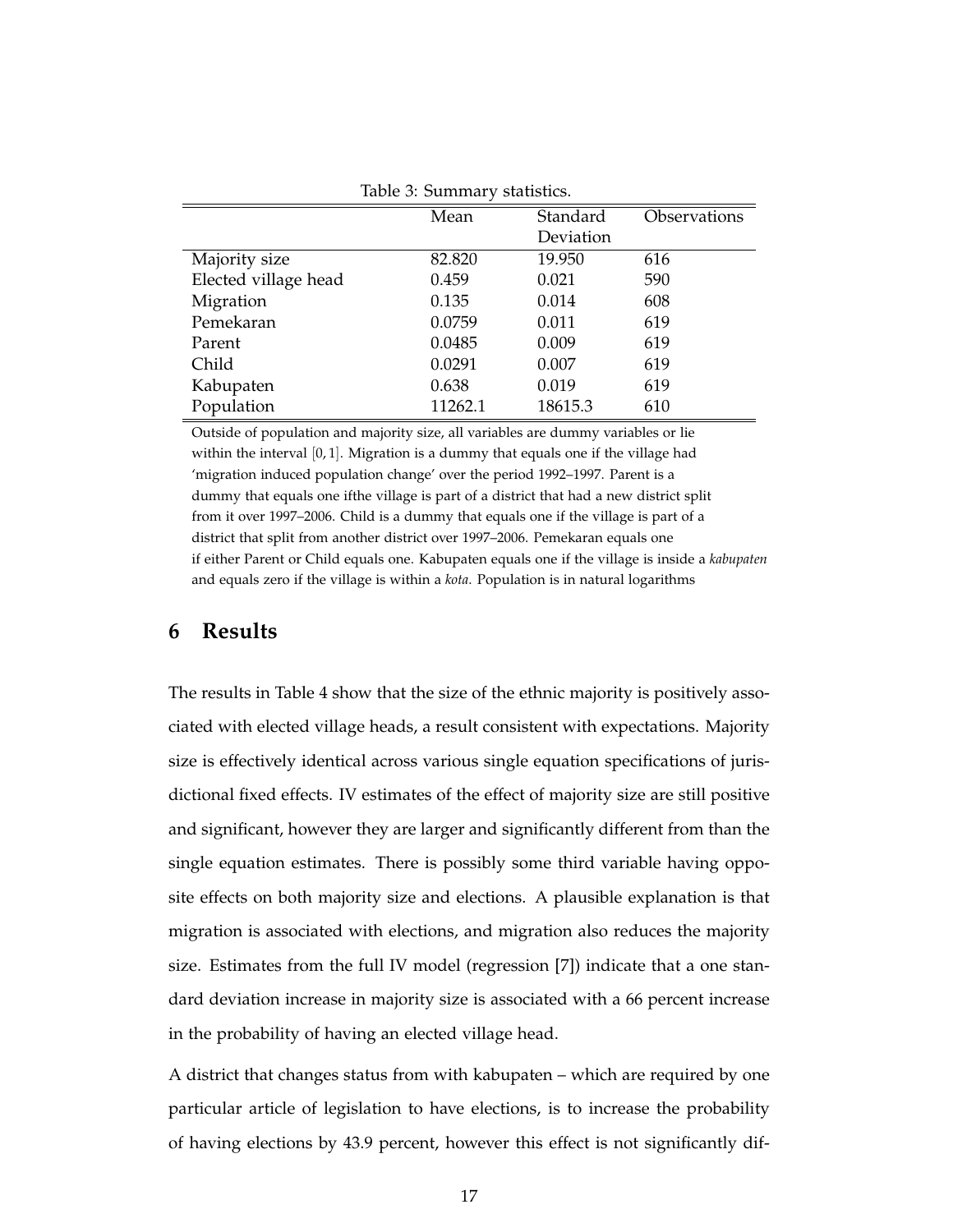| contain village and 1993 district<br>size.                                                                       |                          |                          |                               |                           | boundary fixed effects. Regressions [6] and [7] using enumerator ID as an instrument for ma |                                         |                                         |  |
|------------------------------------------------------------------------------------------------------------------|--------------------------|--------------------------|-------------------------------|---------------------------|---------------------------------------------------------------------------------------------|-----------------------------------------|-----------------------------------------|--|
|                                                                                                                  |                          | $\Xi$                    | $\boxed{3}$                   | $\overline{4}$            | $\overline{5}$                                                                              | ତ                                       | $\overline{\triangleright}$             |  |
| Majority size                                                                                                    | $0.0129***$<br>[0.00248] | $0.0129***$<br>[0.00251] | $0.0129***$<br>[0.00300]      | $0.00744***$<br>[0.00221] | $0.00722***$<br>[0.00219]                                                                   | IV estimates<br>$0.0403***$<br>[0.0109] | IV estimates<br>$0.0331***$<br>[0.0108] |  |
| 2007 dunnny                                                                                                      |                          |                          |                               | [0.0575]<br>0.0592        | [0.0574]<br>0.0611                                                                          |                                         | [0.0459]<br>$-0.0184$                   |  |
| Population                                                                                                       |                          |                          |                               | $-0.0458$<br>[0.0483]     | [0.0493]<br>$-0.0440$                                                                       |                                         | [0.0331]<br>$-0.0224$                   |  |
| Urban dummy                                                                                                      |                          |                          |                               | $-0.0897$<br>[0.106]      | $-0.0931$<br>[0.106]                                                                        |                                         | $-0.0295$<br>[0.0614]                   |  |
| Parent                                                                                                           |                          |                          |                               | $0.456***$<br>[0.178]     |                                                                                             |                                         |                                         |  |
| Child                                                                                                            |                          |                          |                               | [0.298]<br>0.168          |                                                                                             |                                         |                                         |  |
| Kabupaten                                                                                                        |                          |                          |                               | $0.418***$<br>[0.160]     | $0.439***$<br>[0.160]                                                                       |                                         | [0.136]<br>0.154                        |  |
| Pemekaran                                                                                                        |                          |                          |                               |                           | $0.360**$<br>[0.164]                                                                        |                                         | $0.204*$<br>[0.106]                     |  |
| Village fixed effects                                                                                            | Yes                      | Yes                      | $\operatorname{\mathsf{Yes}}$ | Yes                       | ${\hbox{Yes}}$                                                                              | Yes                                     | ${\hbox{Yes}}$                          |  |
| District fixed effects                                                                                           |                          | Yes                      |                               | Yes                       | $Y$ es                                                                                      | Yes                                     | Yes                                     |  |
| Province fixed effects                                                                                           |                          |                          | Yes                           |                           |                                                                                             |                                         |                                         |  |
|                                                                                                                  | 589                      | 588                      | 588                           | 582                       | 582                                                                                         | 587                                     | 580                                     |  |
| $\mathbb{R}^2$                                                                                                   | 0.674                    | 0.673                    | 0.673                         | 0.757                     | 0.755                                                                                       | 0.401                                   | 0.546                                   |  |
| Standard errors clustered at district level in brackets. Districts and provinces are defined by 1993 boundaries. |                          |                          |                               |                           |                                                                                             |                                         |                                         |  |

Table 4: Linear probability model (LPM) to predict probability of a village head being directly elected by villagers. The units of analysis are village-years. The dependent variable is a dumny equal to one if a village hea yitty Table 4: Linear probability model (LPM) to predict probability of a village head being directly elected by villagers. The units of analysis are village-years. The dependent variable is a dummy equal to one if a village head was directly elected. All regressions contain village and 1993 district boundary fixed effects. Regressions [6] and [7] using enumerator ID as an instrument for majority S  $\frac{1}{2}$ 

Population in logs

Population in logs \*  $p < 0.1$ , \*\*  $p < 0.05$ , \*\*\*  $p < 0.01$ 

*p* < 0.1, ∗∗ *p* < 0.05, ∗∗∗ *p* < 0.01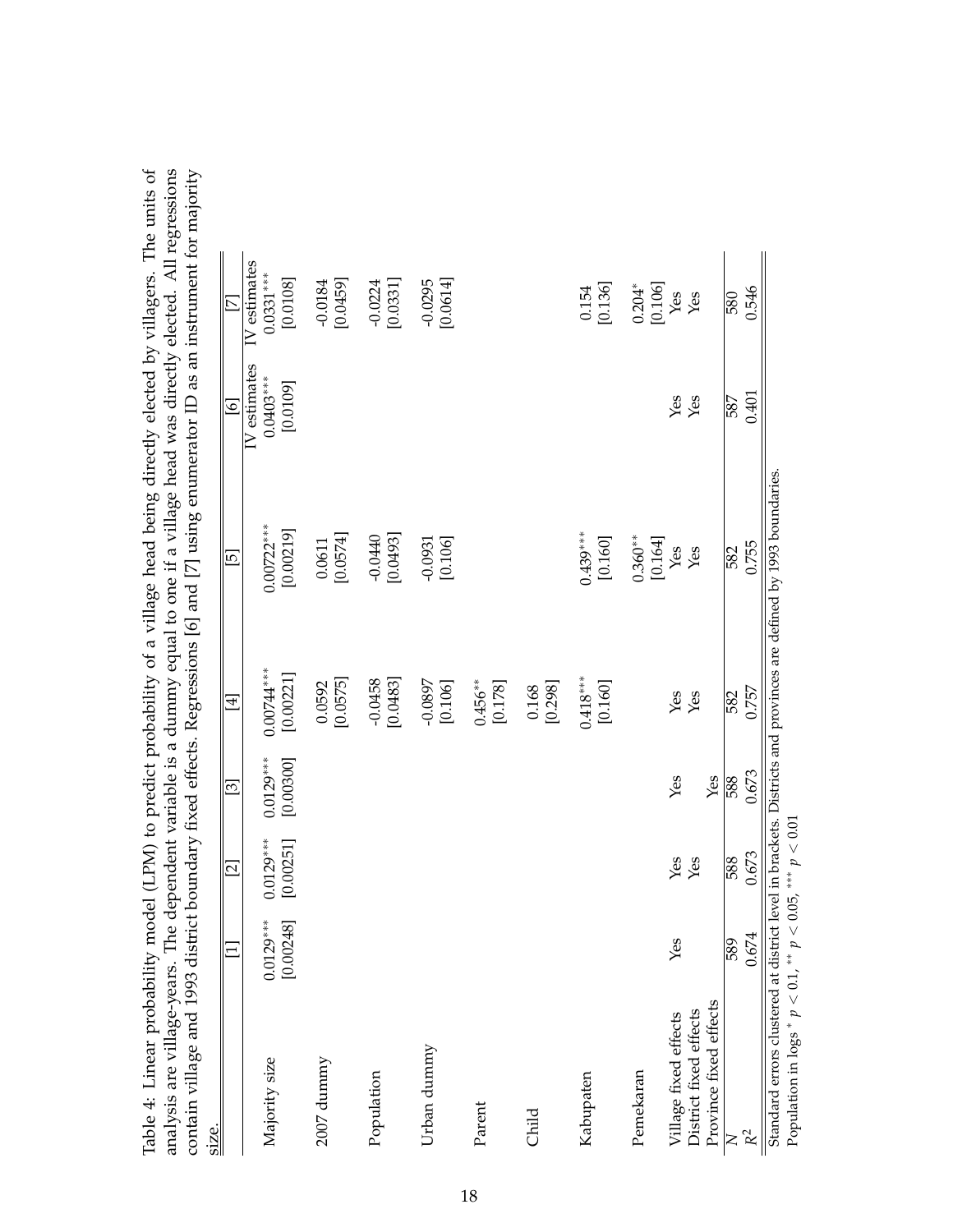ferent from zero under IV estimates. Pemekaran is positively associated with villages having elections, a result driven by parent districts. The results indicate a larger effect of parent districts than kabupaten. Interestingly, there was no significant secular change towards village level elections after the fall of Suharto's autocracy. That is, the there is no secular temporal effect on institutional form, which the national change would be a part of, but instead there are effects from changes at the district level.

That the coefficient on local majorities is still highly significant and has an effect of such a magnitude after including controlling for key variables regarding higher levels of government provides confidence in the general result that despite the constraints imposed from above, local political economy considerations from below matter.

Table 5 presents the results on whether a village changed its institutions for selecting the village head over the ten year period. A change in selection – whether from not have elections to having elections or vice versa – is regressed on changes in variables and on 1997 levels, as well as changes associated with pemekaran at the district level. The IV regression is without changes in majority size because the instrument, enumerator ID is only correlated in levels.

Three main determinants of a village changing from elections to non elections are found. Firstly, a reduction in the size of the majority over 1997–2007 is associated with an increased propensity to no longer have elections. Although one must be careful of making too strong a claim, since we do not have precise dates on institutional and demographic changes, this coefficient is consistent with recent finding that dwindling majorities will work within existing rules to prevent the emerging majority from obtaining control (Trebbi et al. 2008).

Conversely, a village with a migration-induced population change between 1992 and 1997 is less likely to switch from elections. In fact, the migration variable predicts failure perfectly, so no villages with migration induced population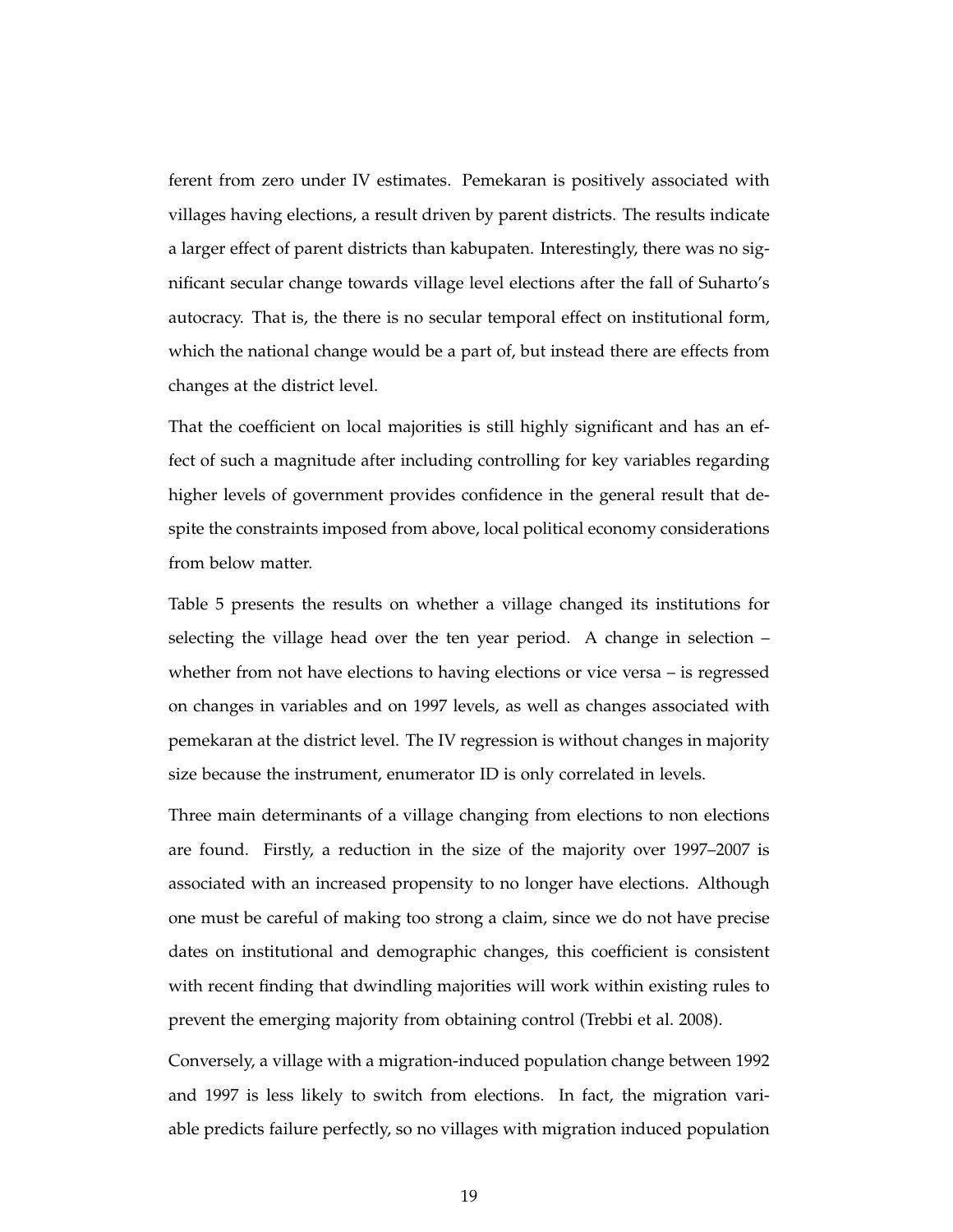| P 110119 Of 2021VS19                                                                                                                                |               |
|-----------------------------------------------------------------------------------------------------------------------------------------------------|---------------|
|                                                                                                                                                     |               |
|                                                                                                                                                     |               |
|                                                                                                                                                     |               |
|                                                                                                                                                     |               |
|                                                                                                                                                     |               |
|                                                                                                                                                     |               |
|                                                                                                                                                     |               |
|                                                                                                                                                     |               |
|                                                                                                                                                     |               |
|                                                                                                                                                     |               |
|                                                                                                                                                     |               |
|                                                                                                                                                     |               |
|                                                                                                                                                     |               |
|                                                                                                                                                     |               |
| whether the village changed their selection mechanism over 1997–2007. The units of analy                                                            |               |
|                                                                                                                                                     |               |
|                                                                                                                                                     |               |
| ⊥ל בעבר בנציאות                                                                                                                                     |               |
|                                                                                                                                                     |               |
|                                                                                                                                                     |               |
| $12.4 \times 10^{10}$ m $11.4 \times 10^{10}$ m $12.4 \times 10^{10}$ m $12.4 \times 10^{10}$ m $12.4 \times 10^{10}$<br>abit 9: Enical Diversities |               |
|                                                                                                                                                     |               |
|                                                                                                                                                     | u v maty      |
|                                                                                                                                                     | contellection |

|        | riable is a dummy equal to one if a village head changed from being elected or not. | ֖֖֖֖֪ׅ֪֪ׅ֪֪ׅ֪֪֪ׅ֪֪֪֪֪ׅ֖֧֚֚֚֚֚֚֚֚֚֬֝֝֝֝֝֬֝֬֝֝֝֬ |
|--------|-------------------------------------------------------------------------------------|------------------------------------------------|
|        |                                                                                     |                                                |
|        |                                                                                     |                                                |
|        |                                                                                     |                                                |
|        |                                                                                     |                                                |
|        | くうくうく                                                                               |                                                |
| aro Ir |                                                                                     |                                                |
|        |                                                                                     |                                                |

|                                                                                        |                                          | $\overline{\mathbb{Z}}$    | $\overline{\mathcal{E}}$ | $\overline{4}$           | $\overline{5}$         | $\overline{6}$                                                                                                                                                                                                                                                             | $\overline{\triangleright}$ |
|----------------------------------------------------------------------------------------|------------------------------------------|----------------------------|--------------------------|--------------------------|------------------------|----------------------------------------------------------------------------------------------------------------------------------------------------------------------------------------------------------------------------------------------------------------------------|-----------------------------|
| Elections in 1997                                                                      | $\mathbf{\underline{Y}}$ es              | $\frac{1}{2}$              | Yes                      | $\overline{S}$           | IV estimation<br>Yes   | IV estimation<br>$\frac{1}{2}$                                                                                                                                                                                                                                             |                             |
| $\overline{\Delta}$ First                                                              | $-0.00543**$<br>[0.00269]                | [0.00230]<br>0.00213       |                          |                          |                        |                                                                                                                                                                                                                                                                            |                             |
| $\Delta$ Urban                                                                         | [0.0650]<br>0.0890                       | $-0.0456$<br>[0.0606]      | [0.0644]<br>0.104        | $-0.0538$<br>[0.0607]    | [0.0740]<br>0.105      | $-0.0565$<br>[0.0688]                                                                                                                                                                                                                                                      |                             |
| A Kabupaten                                                                            | $-0.449***$<br>[0.0971]                  | [0.0729]<br>0.119          | $-0.495***$<br>[0.0945]  | [0.0727]<br>$0.133*$     | $-0.502***$<br>[0.139] | [0.0780]<br>$0.154***$                                                                                                                                                                                                                                                     |                             |
| First97                                                                                | 0.0000194<br>[0.00496]                   | 0.000284<br>[0.00238]      | [0.00427]<br>0.00418     | $-0.000984$<br>[0.00165] | 0.00142<br>[0.0431]    | $0.0144**$<br>[0.00632]                                                                                                                                                                                                                                                    |                             |
| Migration                                                                              | $-0.251***$<br>[0.0944]                  | [0.0819]<br>0.0484         | $-0.241**$<br>[0.0933]   | [0.0852]<br>0.0382       | [0.257]<br>$-0.257$    | [0.121]<br>0.165                                                                                                                                                                                                                                                           |                             |
| $\log(\rm Population_2)$                                                               | [0.0525]<br>0.0446                       | [0.0452]<br>$-0.0242$      | [0.0509]<br>0.0399       | [0.0404]<br>$-0.0348$    | [0.0478]<br>0.0391     | [0.0740]<br>0.0735                                                                                                                                                                                                                                                         |                             |
| <b>Traditional Elections</b>                                                           | [0.0752]<br>0.0224                       | [0.136]<br>$-0.157$        | $-0.00487$<br>[0.0718]   | $-0.159$<br>[0.133]      | $-0.00114$<br>[0.0957] | $-0.402**$<br>[0.170]                                                                                                                                                                                                                                                      |                             |
| Parent                                                                                 | 619<br>174]<br>$\overline{0}$ .<br>$\Xi$ | $0.250***$<br>[0.0797]     | [0.172]<br>0.129         | $0.247***$<br>[0.0822]   | [0.228]<br>0.119       | $0.293***$<br>[0.103]                                                                                                                                                                                                                                                      |                             |
| Child                                                                                  | [0.108]<br>0.115                         | [0.190]<br>0.109           | [0.114]<br>0.109         | [0.188]<br>0.116         | [0.646]<br>0.0681      | [0.170]<br>0.123                                                                                                                                                                                                                                                           |                             |
| $\rm R^2$<br>$\mathsf{X}$                                                              | 0.376<br>126                             | 0.095<br>172               | 0.357<br>126             | 0.090<br>172             | 126                    | 172                                                                                                                                                                                                                                                                        |                             |
| Standard errors clustered at 1997<br>values: $\{-1,0,1\}$ . $\Delta$ Urban = $-1$ if U |                                          | district boundary level. * | $p<0.1$ .**              |                          |                        | rban <sub>97</sub> =1 and Urban <sub>07</sub> =0; $\Delta$ Urban = 0 if Urban <sub>97</sub> = Urban <sub>07</sub> ; $\Delta$ Urban = 1 if Urban <sub>97</sub> =0 and Urban <sub>07</sub> =1<br>$p < 0.05$ , *** $p < 0.01$ . The $\Delta$ Urban variable can take on three |                             |

An analogous ranking applies for the

An analogous ranking applies for the  $\Delta$  Kabupaten variable.

Kabupaten variable.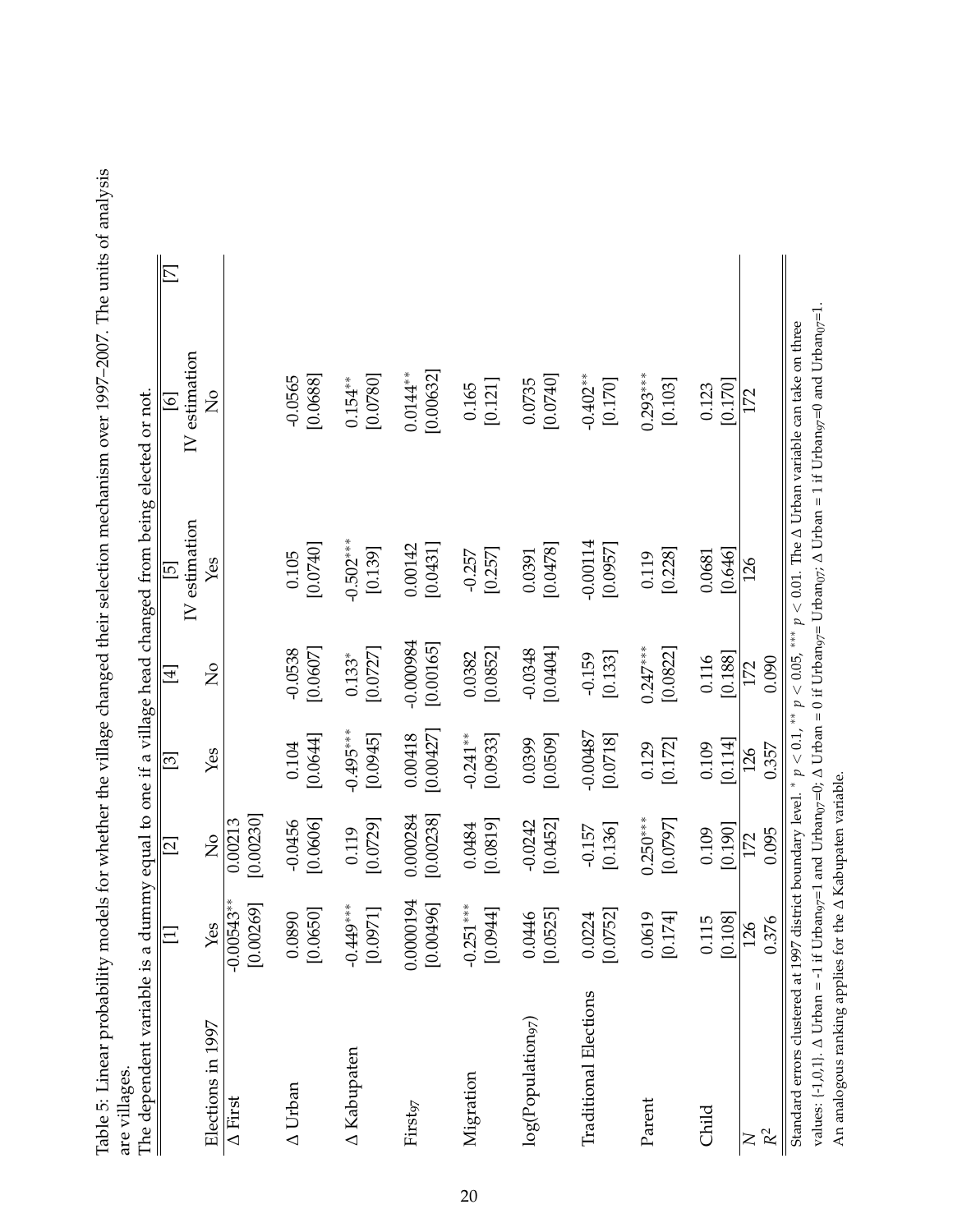change in our sample changed their institutions from elections to non elections. This tempers evidence against the above interpretation of dwindling majorities protecting themselves, however, there are two caveats to this conclusion. Firstly, the timing of the variables differs, as the migration variable occurs before the change in majority size. It is possible that new migrants have been able to establish themselves in the community by the time that a dwindling majority has decided to change institutions. Secondly, we cannot observe whether the migration-induced population change resulted in a larger or smaller population.

Finally, being in a district that becomes a kabupaten is associated with a decreased propensity to change from elections – or alternatively – being a village in a district that becomes a kota is associated with no longer having elections. This is consistent with the standard legislative story of village level institutions. I move to villages that did not have elections in 1997 and estimate the determinants of whether or not the village head selection mechanism changed by 2007. Although the single equation estimates are insignificant, the IV regression reveals a positive and significant coefficient estimate of 1997 ethnic majority size. That is, an increase in a village's majority ethnic size by one standard deviation leads to an increase in likelihood that a village with no elections in 1997 would have an elected village head in 2007 increased by 30.2 percent.

Institutional change is also driven by factors from above. Villages in districts that become a kabupaten are associated with a higher propensity change institutions and have elections in 2007. This is weakly significant and is consistent with the standard legislative story. Pemekaran is associated with an increased likelihood of village institutions to change their village leader selection mechanism to elections. This is driven by location within a parent district, that is, districts which have had a portion secede. Although the coefficient on Child is positive, it is not statistically significant. It is an open question as to why changes in selection occurred in Parent districts, and not Child districts.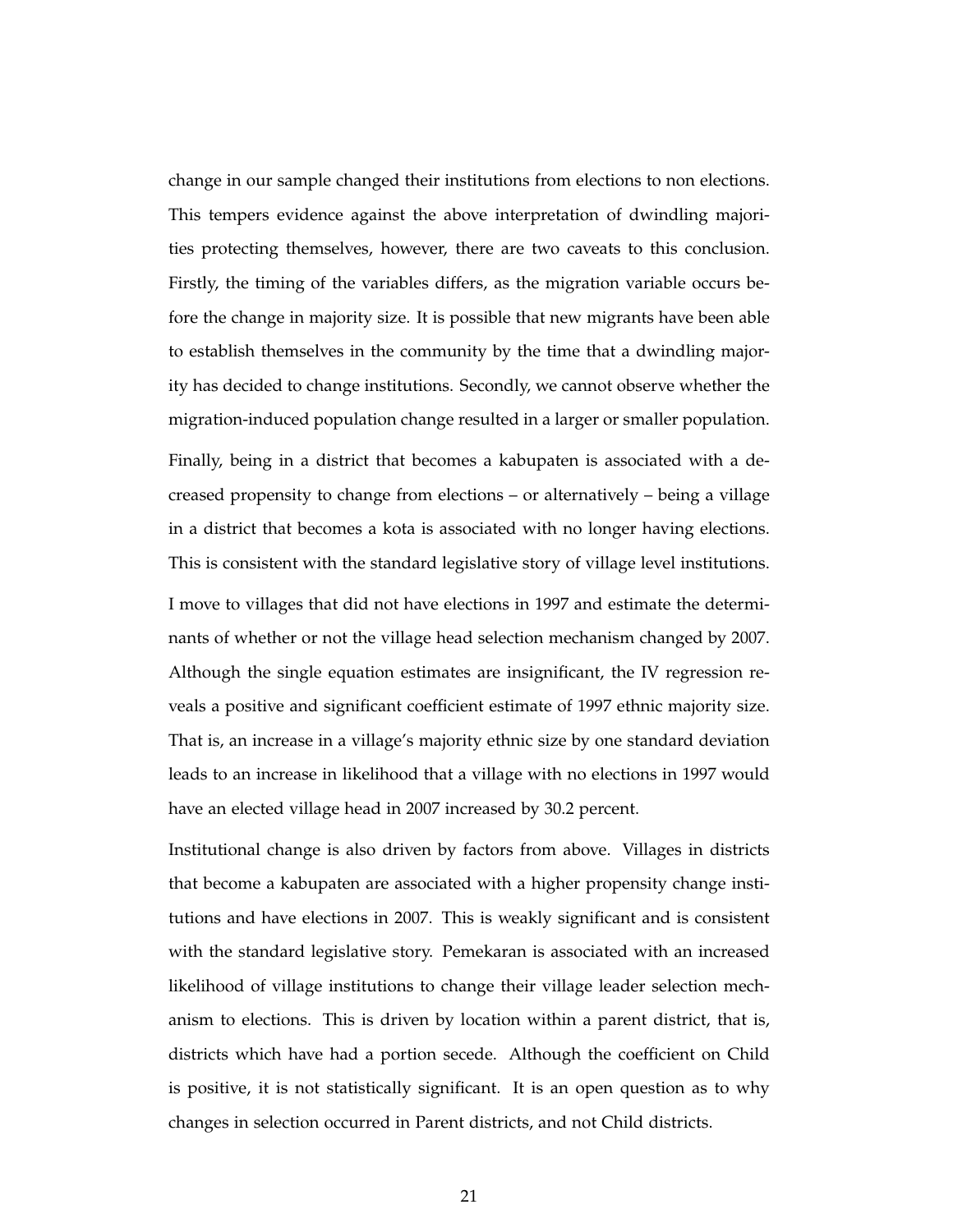## **7 Conclusion**

This paper presents the results of an investigation into institutional form and institutional change using a sample of Indonesian villages over 1997–2007. The analysis is motivated by considering the two sides of institutions: those imposed from 'above' and those from 'below'. Above in this case refers to legislation at higher levels of government, for instance the national government and local government, which are largely exogenous to the village. Institutional change from 'below' refers to the composition of the village. Villagers may desire an institutional form that reflects the costs and benefits of village level coordination, but their feasible institutional choice set is constrained by higher levels of government.

The results provide evidence that variation in village level ethnic majority size does help explain whether or not a village has an elected head. Ethnic majority size is associated with an increased propensity of a village to hold elections to select their village head. There is also some evidence that changes in a village's ethnic majority size is also a determinant of changing from elections to non elections. Finally, larger majorities at the onset of reformasi were more likely to change from non-elections to elections by 2007. Overall, we can conclude that village institutions are endogenous to the composition of a village's population.

We also see that factors exogenous to the village are associated with institutional change. Location within a district that changes from a kabupaten to a kota – or vice versa, as well as the role of districts splitting and earlier migration induced population change are significant determinants. The results are consistent with the idea of a 'window' of change, where an exogenous shock provides opportunity for those with the capacity to change institutions to do so. There is an overlap here with the 'critical junctures' theory of income and democracy<sup>15</sup> (?)

. The shock provided by the Asian Financial Crisis, which allowed the toppling

<sup>&</sup>lt;sup>15</sup>See Gundlach and Paldam (2009) for a discussion on critical junctures and the alternative 'democratic transition' theory.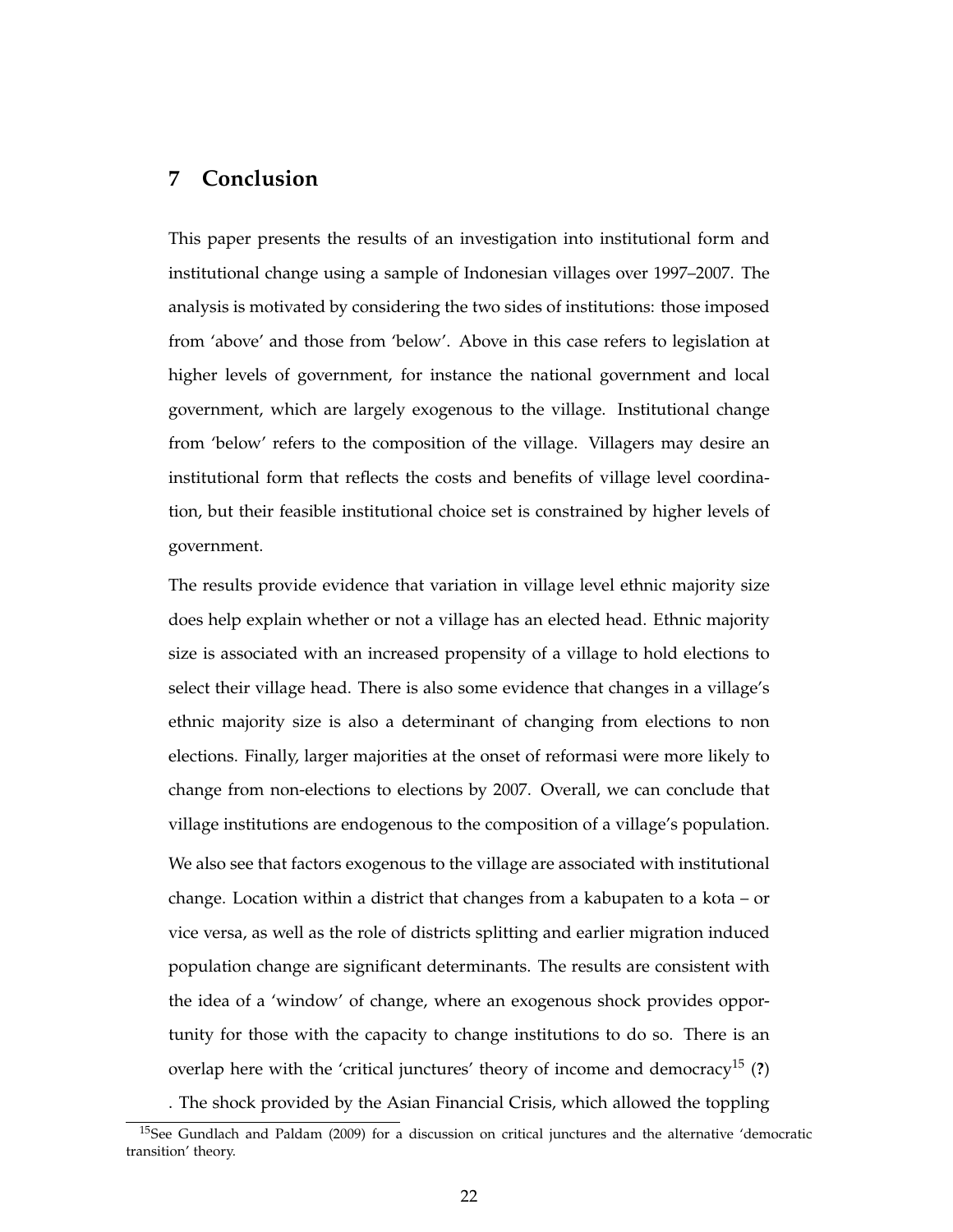of Suharto led to rapid decentralisation in the country. Much of the analysis has been limited to the district level, since this is where much of the national government's functions were reallocated. However, I find evidence that this has had ramifications even at the village level, with shocks exogenous to the village having a robust correlation with village level institutions.

There is no doubt in the author's mind that other factors, for instance the village level income distribution, are also important. A fuller collection of variables that could separate local from higher level determinants of institutional form and change would be valuable. This is particularly so given the currently small stock of empirical evidence on constitutional change.

### **8 Acknowledgments**

I firstly would like to thank the RAND corporation for making IFLS data available. I also thank Frank Jotzo, Emma Aisbett, Fitrian Ardiansyah, Robert Sparrow, Tianran Dai, Brian McCaig and seminar participants at the 2011 American Political Science Association Meeting, 2011 ANU Indonesia workshop, 2012 PAFTAD meeting and the ANU Crawford School of Public Policy for their excellent and very helpful assistance on an earlier draft, circulated under the title 'Ethnic Diversity and Village Level Institutions: Evidence from Indonesia Under Dictatorship and Democracy'. This paper has benefited from funding from the Australian Research Council (LP 0989909) and Australian Agency for International Development (EFCC 082) project.

#### **References**

- Acemoglu, D. and Robinson, J. A.: 2006, *Economic Origins of Dictatorship and Democracy*, Cambridge University Press.
- Aghion, P., Alesina, A. and Trebbi, F.: 2004, Endogenous political institutions, *Quarterly Journal of Economics* **119**(2), 565–611. **URL:** *http://www.mitpressjournals.org/doi/abs/10.1162/0033553041382148*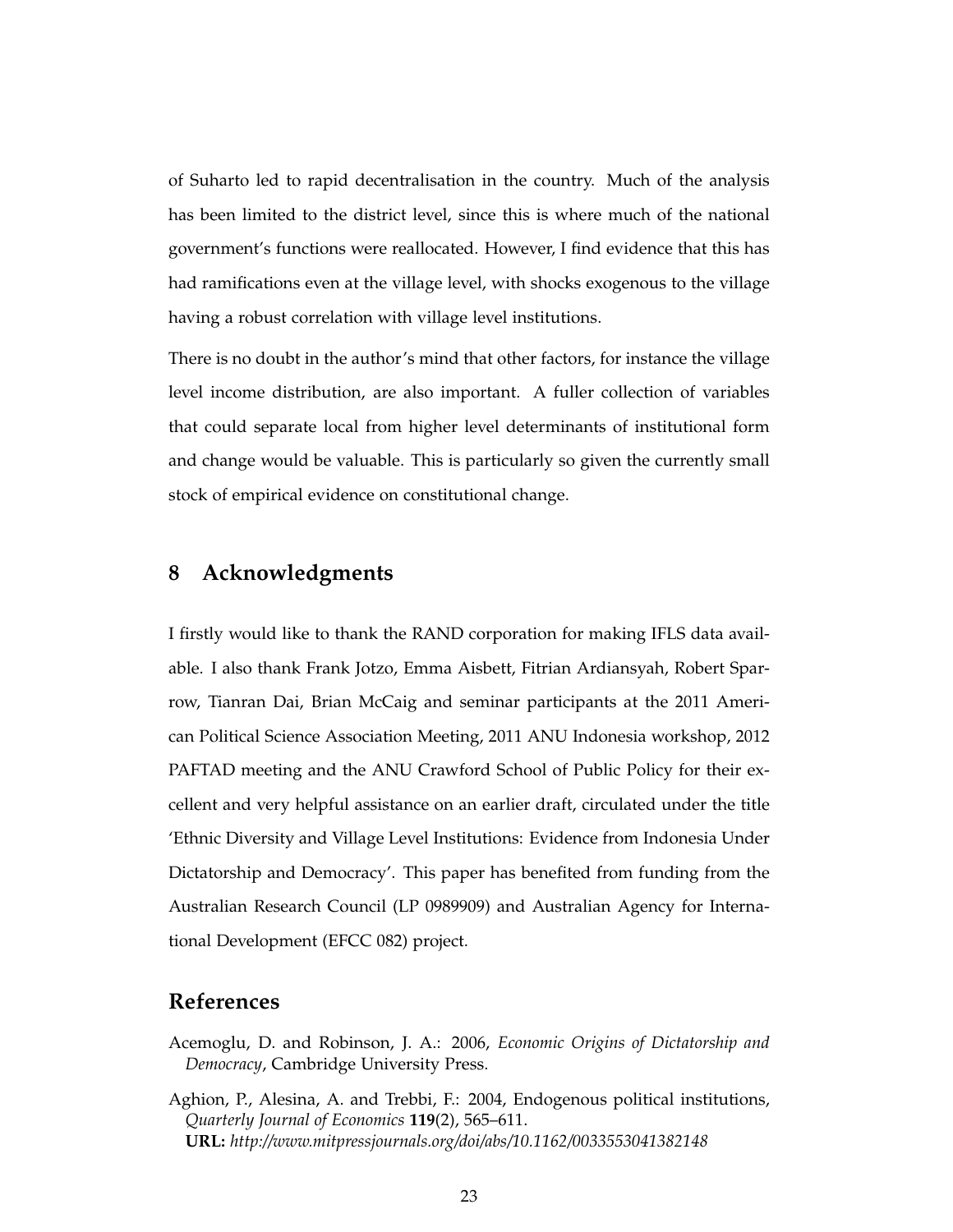- Alesina, A., Baqir, R. and Easterly, W.: 1999, Public goods and ethnic divisions, *Quarterly Journal of Economics* **114**(4), 1243–1284. **URL:** *http://www.mitpressjournals.org/doi/abs/10.1162/003355399556269*
- Alesina, A. and La Ferrara, E.: 2005, Ethnic diversity and economic performance, *Journal of Economic Literature* **43**(3), 762–800. **URL:** *http://www.aeaweb.org/articles.php?doi=10.1257/002205105774431243*
- Antlöv, H.: 2000, Village governance in Indonesia —past, present and future challenges. Paper presented at the PERCIK conference "Dynamics of Local Politics in Indonesia" Yogyakarta, 3-7 July 2000.
- Antlöv, H.: 2003, Village government and rural development in Indonesia: the new democratic framework, *Bulletin of Indonesian Economic Studies* **39**(2), 193– 214.

**URL:** *http://dx.doi.org/10.1080/00074910302013*

- Bandiera, O. and Levy, G.: 2011, Diversity and the power of the elites in democratic societies: Evidence from Indonesia, *Journal of Public Economics* **in press**, 1–9. **URL:** *http://dx.doi.org/10.1016/j.jpubeco.2011.04.002*
- Cassing, J. H.: 2000, Economic policy and political culture in indonesia, *European Journal of Political Economy* **16**(1), 159 – 171. **URL:** *http://www.sciencedirect.com/science/article/pii/S017626809900052X*
- Easterly, W.: 2001, Can institutions resolve ethnic conflict?, *Economic Development and Cultural Change* **49**(4), 687–706. **URL:** *http://www.jstor.org/pss/10.1086/452521*
- Evans, J.: 1984, The growth of urban centres in Java since 1961, *Bulletin of Indonesian Econ. Stud.* **20**(1), 44–57. **URL:** *http://dx.doi.org/10.1080/00074918412331334522*
- Fitrani, F., Hofman, B. and Kaiser, K.: 2005, Unity in diversity? the creation of new local governments in a decentralising Indonesia, *Bulletin of Indonesian Econ. Stud.* **41**(1), 57–79. **URL:** *http://dx.doi.org/10.1080/00074910500072690*
- (FORDA) Badan Penelitian dan Pengembangan Kehutanan, Kementerian Kehutanan Indonesia [Agency for Forestry Research and Development, Ministry of Forestry Indonesia]: 2012, Proyek Percontohan. **URL:** *http://www.redd-indonesia.org/index.php?option=com\_content&view=article&id=205&Itemid=87*
- Frankenberg, E. and Thomas, D.: 2000, Study design and results from waves 1 and 2, *Technical report*, RAND Corporation.
- Gundlach, E. and Paldam, M.: 2009, A farewell to critical junctures: Sorting out long-run causality of income and democracy, *European Journal of Political Economy* **25**(3), 340 – 354. <ce:title>The role of institutions in economic outcomes</ce:title>.

**URL:** *http://www.sciencedirect.com/science/article/pii/S0176268009000147*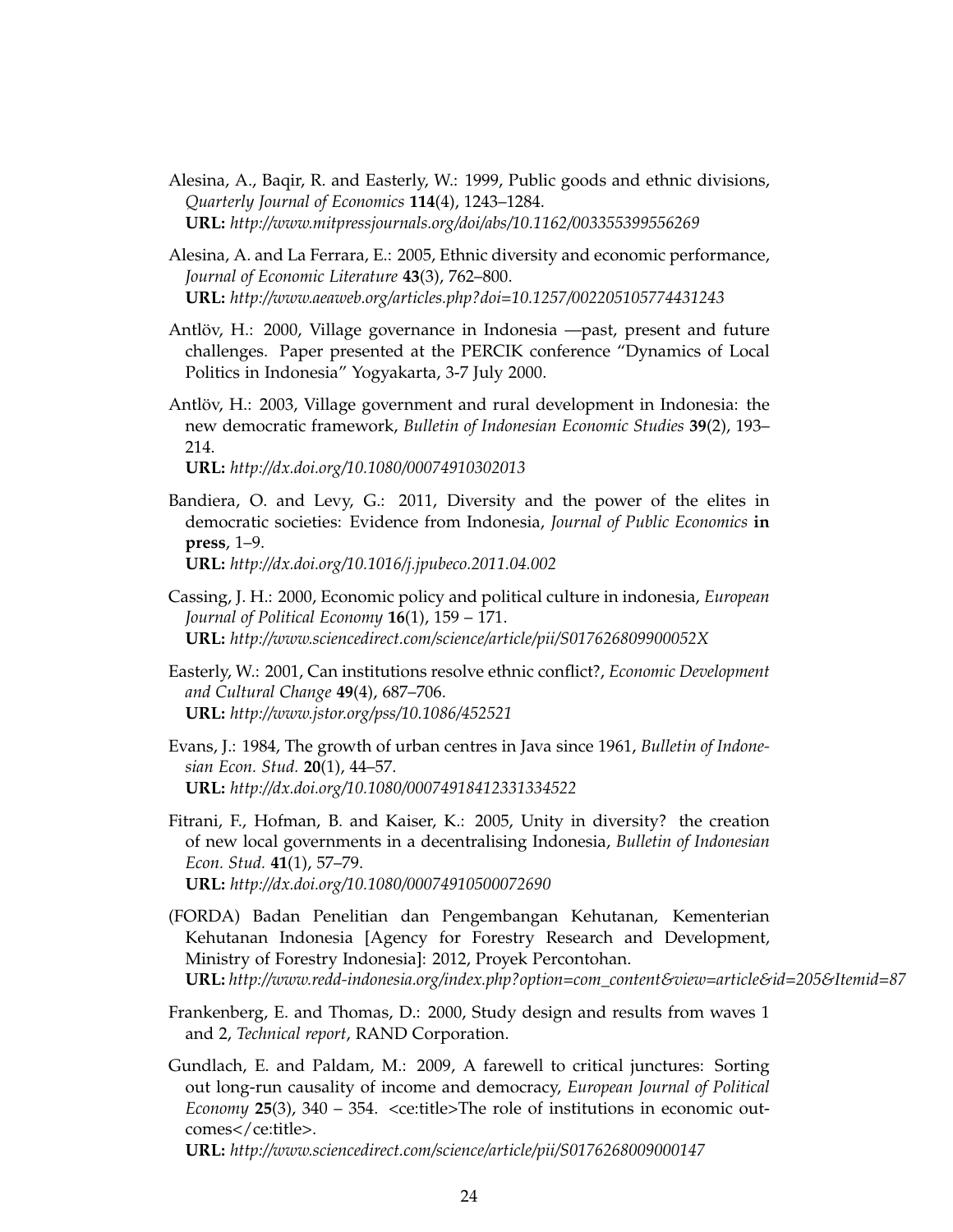Hayo, B. and Voigt, S.: 2010, Determinants of constitutional change: Why do countries change their form of government?, *Journal of Comparative Economics* **38**(3), 283 – 305. <ce:title>Symposium: The Dynamics of Institutions</ce:title>.

**URL:** *http://www.sciencedirect.com/science/article/pii/S0147596710000508*

- Hillman, A. L. and Ursprung, H. W.: 2000, Political culture and economic decline, *European Journal of Political Economy* **16**(2), 189–213. **URL:** *http://ideas.repec.org/a/eee/poleco/v16y2000i2p189-213.html*
- Kato, T.: 1989, Different fields, similar locusts: adat communities and the Village Law of 1979 in Indonesia, *Indonesia* (47), 89–114. **URL:** *http://www.jstor.org/stable/3351077*
- Khwaja, A.: 2009, Can good projects succeed in bad communities?, *Journal of Public Economics* **93**(7-8), 899–916. **URL:** *http://www.sciencedirect.com/science/article/pii/S0047272709000139*
- McLaughlin, K. and Perdana, A.: 2010, Conflict and dispute resolution in Indonesia: Information from the 2006 governance and decentralization survey, *Indonesian Social Development Paper 16*, The World Bank.
- Michalopoulos, S.: 2012, The origins of ethnolinguistic diversity, *American Economic Review* **102**(4), 1508–39. **URL:** *http://www.aeaweb.org/articles.php?doi=10.1257/aer.102.4.1508*
- Miguel, E. and Gugerty, M.: 2005, Ethnic diversity, social sanctions, and public goods in kenya, *Journal of Public Economics* **89**(11-12), 2325–2368. **URL:** *http://www.sciencedirect.com/science/article/pii/S0047272704001562*
- Montalvo, J. G. and Reynal-Querol, M.: 2002, Why ethnic fractionalization? polarization, ethnic conflict and growth, *Economics Working Papers 660*, Department of Economics and Business, Universitat Pompeu Fabra. **URL:** *http://ideas.repec.org/p/upf/upfgen/660.html*
- North, D. C.: 1990, *Institutions, Institutional Change and Economic Performance*, Cambridge University Press, Cambridge, UK.
- Okten, C. and Okonkwo-Osili, U.: 2004, Contributions in heterogeneous communities: Evidence from indonesia, *Journal Population Economics* **17**(4), 603– 626.

**URL:** *http://www.springerlink.com/content/l15b2h50dc4kuqba/*

Olken, B. A.: 2010, Direct democracy and local public goods: Evidence from a field experiment in indonesia, *American Political Science Review* **104**(02), 243– 267.

**URL:** *http://dx.doi.org/10.1017/S0003055410000079*

Persson, T. and Tabellini, G.: 2003, *The Economic Effects of Constitutions*, The MIT Press.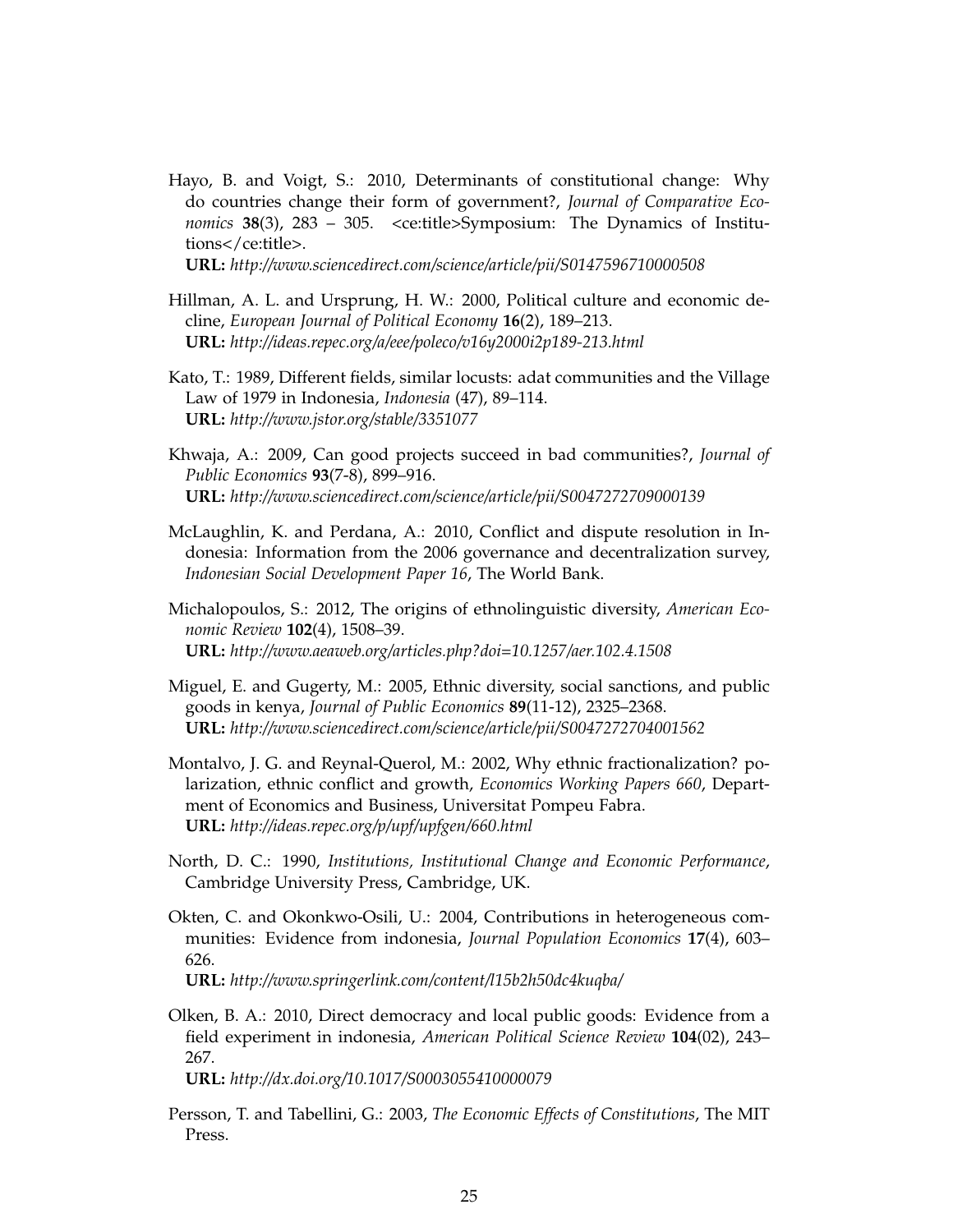- RAND Corporation: 2012, Indonesian Family Life Survey. **URL:** *http://www.rand.org/labor/FLS/IFLS.html*
- Ranis, G. and Stewart, F.: 1994, Decentralisation in Indonesia, *Bulletin of Indonesian Econ. Stud.* **30**(3), 41–72. **URL:** *http://dx.doi.org/10.1080/00074919412331336677*
- Sekretariat Kelompok Kerja Pengendali Program Penanggulangan Kemiskinan Berbasis Pemberdayaan Masyarakat [Secretariat Working Group for Poverty-Based Control for Community Empowerment]: 2012, Program nasional pemberdayaan masyarakat mandiri. **URL:** *http://www.pnpm-mandiri.org/*
- Sutter, M., Haigner, S. and Kocher, M. G.: 2010, Choosing the carrot or the stick? endogenous institutional choice in social dilemma situations, *Review of Economic Studies* **77**(4), 1540–1566. **URL:** *http://ideas.repec.org/a/bla/restud/v77y2010i4p1540-1566.html*
- Tiebout, C.: 1956, A pure theory of local expenditures, *The Journal of Political Economy* **64**(5), 416–424.
- Trebbi, F., Aghion, P. and Alesina, A.: 2008, Choosing electoral rules: theory and evidence from us cities, *Quarterly Journal of Economics* **123**(1), 325–357. **URL:** *http://qje.oxfordjournals.org/content/123/1/325.short*
- Voigt, S.: 2011, Positive constitutional economics ii—a survey of recent developments, *Public Choice* **146**, 205–256. 10.1007/s11127-010-9638-1. **URL:** *http://dx.doi.org/10.1007/s11127-010-9638-1*
- Wooldridge, J. M.: 2002, *Econometric analysis of cross section and panel data*, The MIT Press.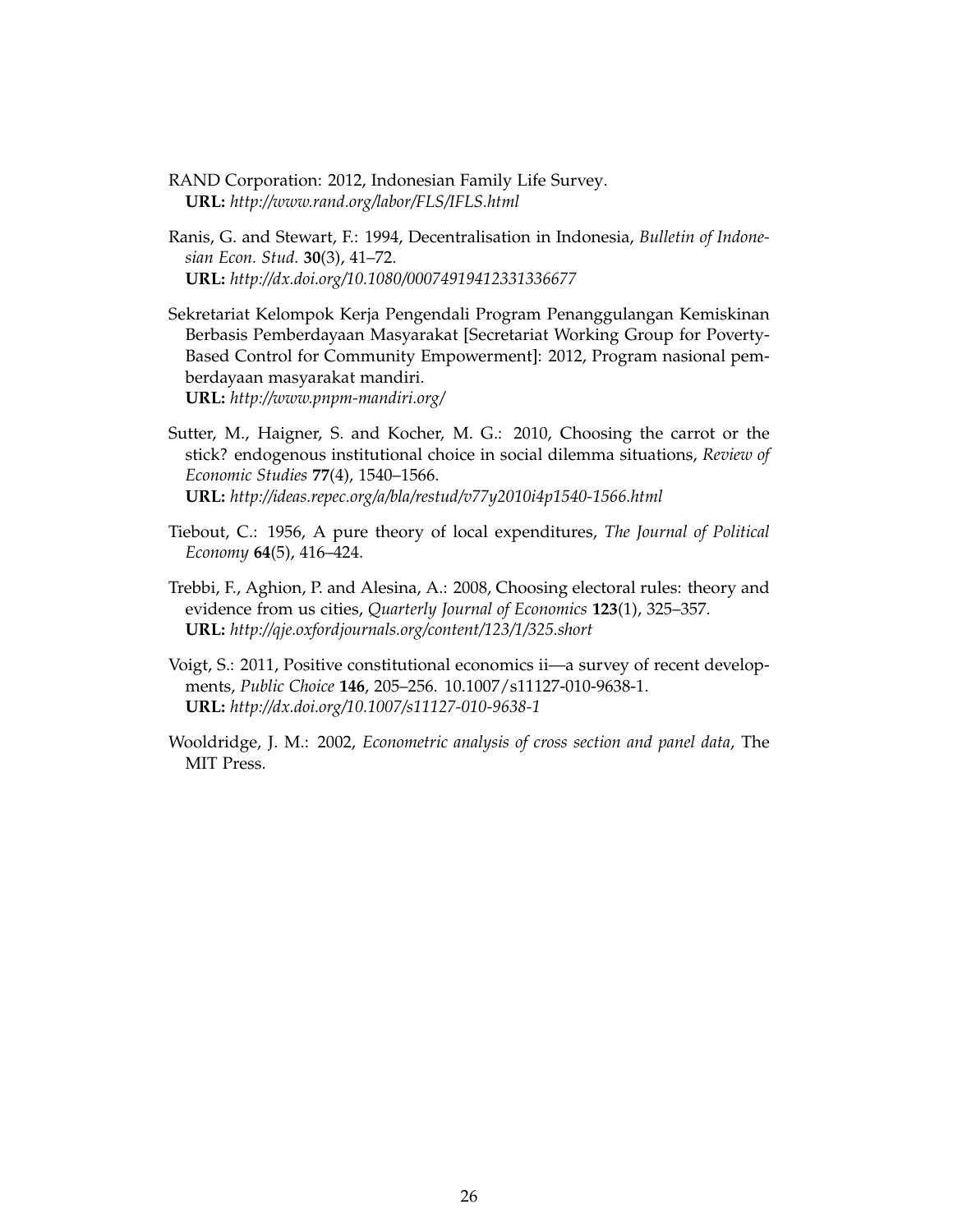Majorities, fragmentation or polarisation?

As noted above, there is a collinear relationship between majority size, ethnic fragmentation and an ethnic polarisation variable (defined below). These all have different interpretations and typically differ from one another (Alesina and La Ferrara 2005). Ultimately, there is an unfortunate statistical correlation. This means that one could interpret the results as arising from fragmentation, polarisation or majority size. This need not concern the analysis, which only requires a measure of the variation in coordination costs across villages, which is compared with variation in determinants of institutional change from above the village. I use majority size, as the this variable maps the data to this concept with less measurement error than is the case for fragmentation or polarisation.

Table 6: Correlation between majority size, ethnic fragmentation (Herfindahl) and polarisation.

|              |           |        | Majority Herfindahl Polarisation |
|--------------|-----------|--------|----------------------------------|
| Majority     |           |        |                                  |
| Herfindahl   | $-.9375$  |        |                                  |
| Polarisation | $-0.9186$ | 0.9768 |                                  |

A fractionalisation index is employed to measure ethnic diversity. The measure of ethnicity for a village  $v$  at time  $t$  is  $ETHNIC_{vt} = 1 - \sum_j (Ethnicity_{jvt})^2$ , where *Ethnicity<sub>jvt</sub>* is the proportion of the  $j<sup>th</sup>$  ethnic group in village *v* at time *t*. This variable measures the probability that any two randomly selected individuals in the village have different ethnic backgrounds. Ethnic variation is 0 where the village is ethnically homogenous and 1 in the hypothetical case where everyone in the village has a different ethnic background. The maximum potential domain of the measure of ethnic variation with four groupings is [0, 0.75], although the maximum found in the sample is 0.7. The mean value found over the two time periods is 0.226. This is lower than the national average found at the kecamatan level of 0.45 (Fitrani et al. 2005), which is to be expected given that villages are smaller than kecamatan and the possibility of sorting into homogenous groups is easier in smaller areas.

The polarisation index comes from Montalvo and Reynal-Querol (2002). The measure is calculated as  $RQ_{vt} = 1 - \sum_{j=1}^{N} (\frac{1/2-Ethnicity_{jvt}}{1/2})^2 \cdot Ethnicity_{jvt}$ , where *Ethnicity<sub>jvt</sub>* is the proportion of the  $j<sup>th</sup>$  ethnic group in village *v* at time *t*. This variable yields higher results where two equal sized groups are present in the population.

Table A7 presents the results of regressions using polarisation and fragmentation as the key independent variables. We see that we could easily have alternative explanations for village leval constitutional change. However, the aim of the paper was to highlight the tension societies have in establishing their constitutions – or the rules of the rules of their game. The tension is between constraints 'from above', for instance higher levels of government and constraints 'from below', here, the coordination between villagers themselves. The existence of coordination costs, rather than their form, was of importance for this paper.